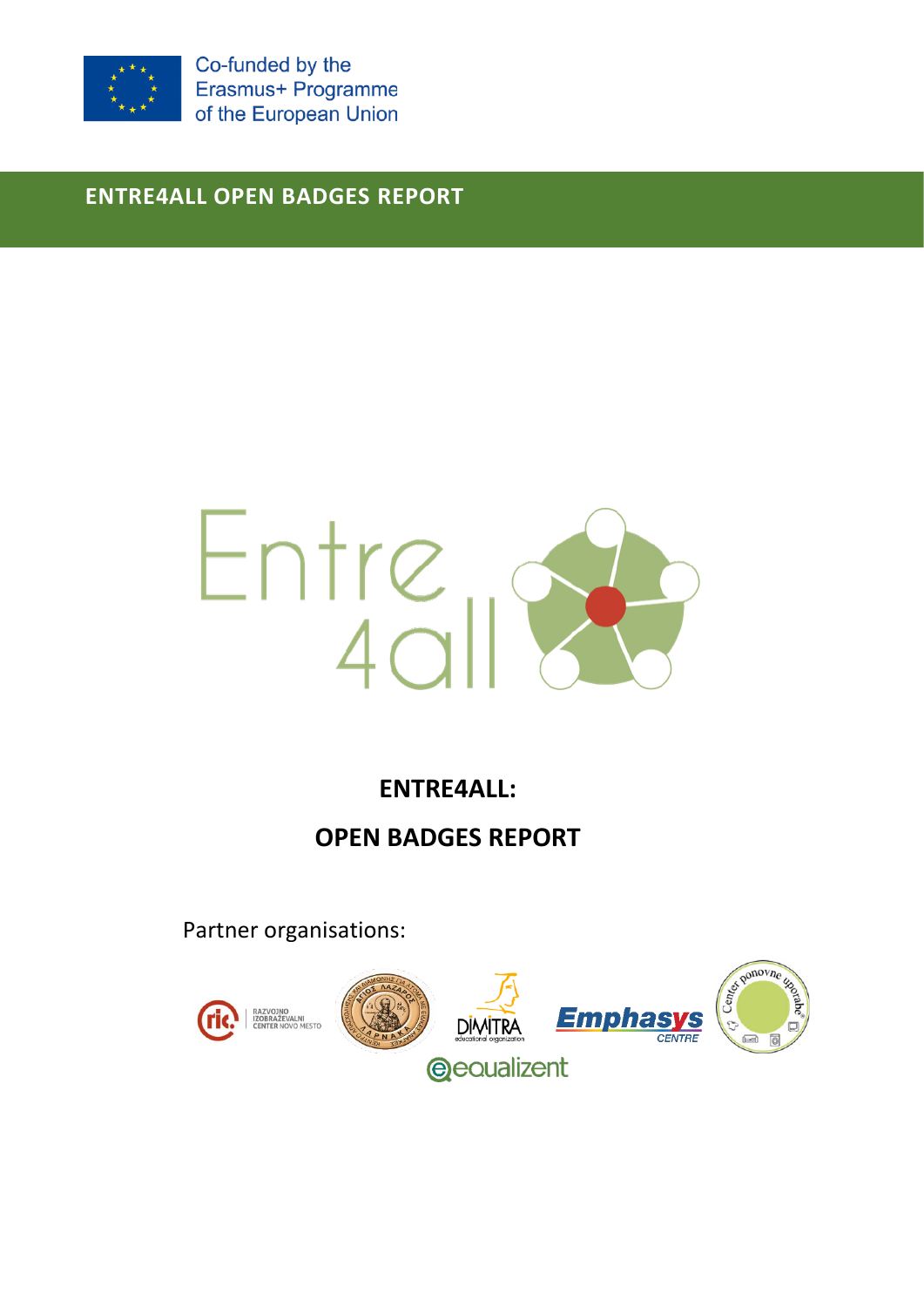

## **INFORMATION ABOUT OUTPUT**

## **OUTPUT:**

IO3 DIS-ENPRENEURSHIP WEB PORTAL/APP FOR COMMUNITY CENTRES: THE OPEN BADGES ECO-SYSTEM

## **ACTIVITY:**

IO3-A2: DESIGN THE ECO-SYSTEM FOR THE IMPLEMENTATION AND OF THE OPEN BADGES

## **PROJECT INFORMATION**

## **PROJECT:**

ENTRE4ALL

## **PROJECT TITLE:**

ENTRE4ALL COMMUNITY SUPPORT CENTRES: AN INNOVATIVE OUTREACH PROGRAMME TO EQUIP ADULTS WITH DISABILITIES WITH KEY COMPETENCES (SOCIAL, ENTREPRENEURIAL AND DIGITAL)

## **ACRONYM:**

ENTRE4ALL

## **PROJECT NO.:**

2019-1-S101-KA204-060426

## **PROJECT COORDINATOR:**

CENTER PONOVNE UPORABE (CPU), Slovenia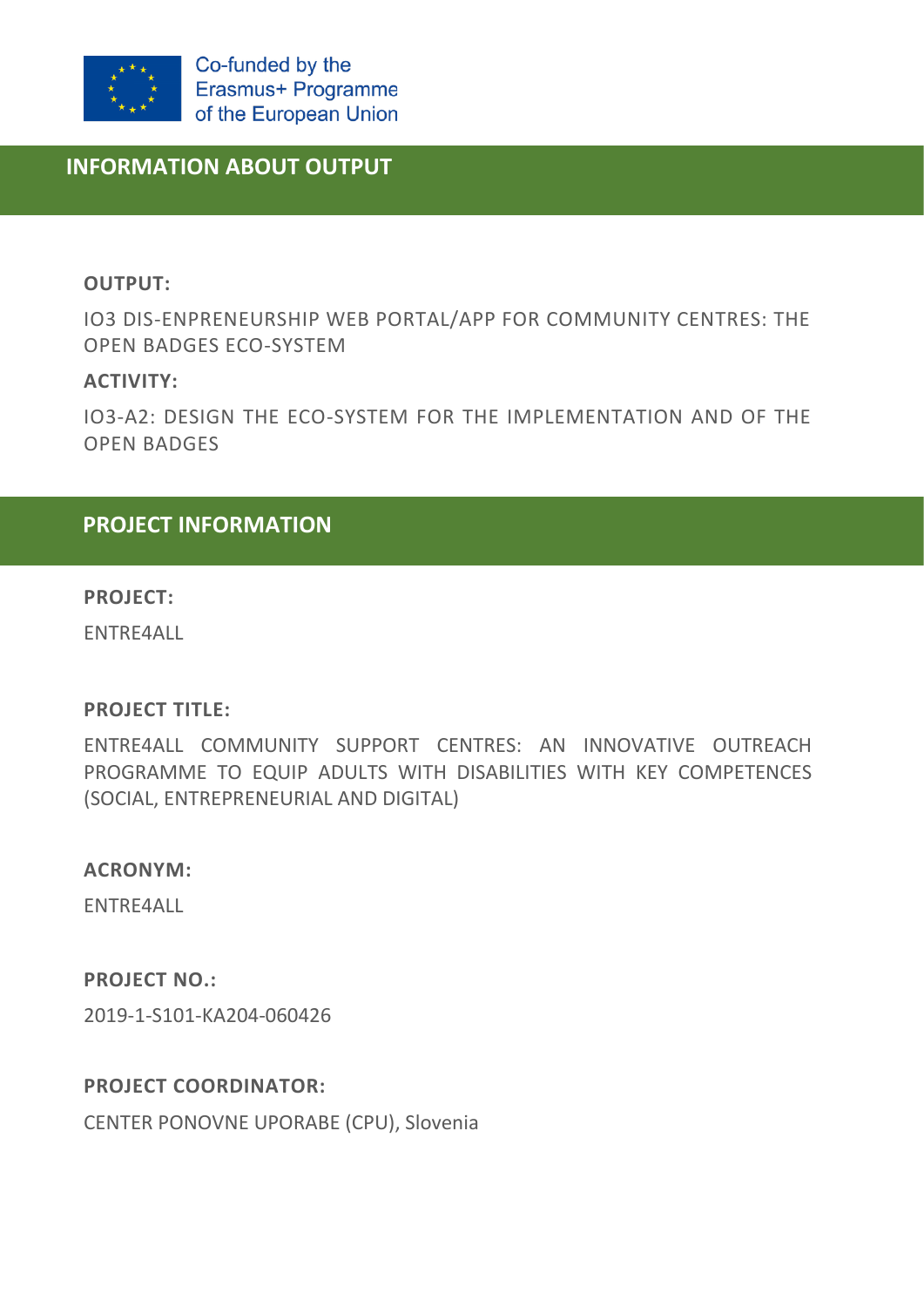

# **Table of Contents**

| 1.  |  |
|-----|--|
| 2.  |  |
| 3.  |  |
| 4.  |  |
|     |  |
|     |  |
|     |  |
|     |  |
|     |  |
| 5.  |  |
| 6.  |  |
|     |  |
|     |  |
| 7.  |  |
| 8.  |  |
|     |  |
|     |  |
| 9.  |  |
|     |  |
|     |  |
|     |  |
|     |  |
| 10. |  |
| 11. |  |
| 12. |  |
| 13. |  |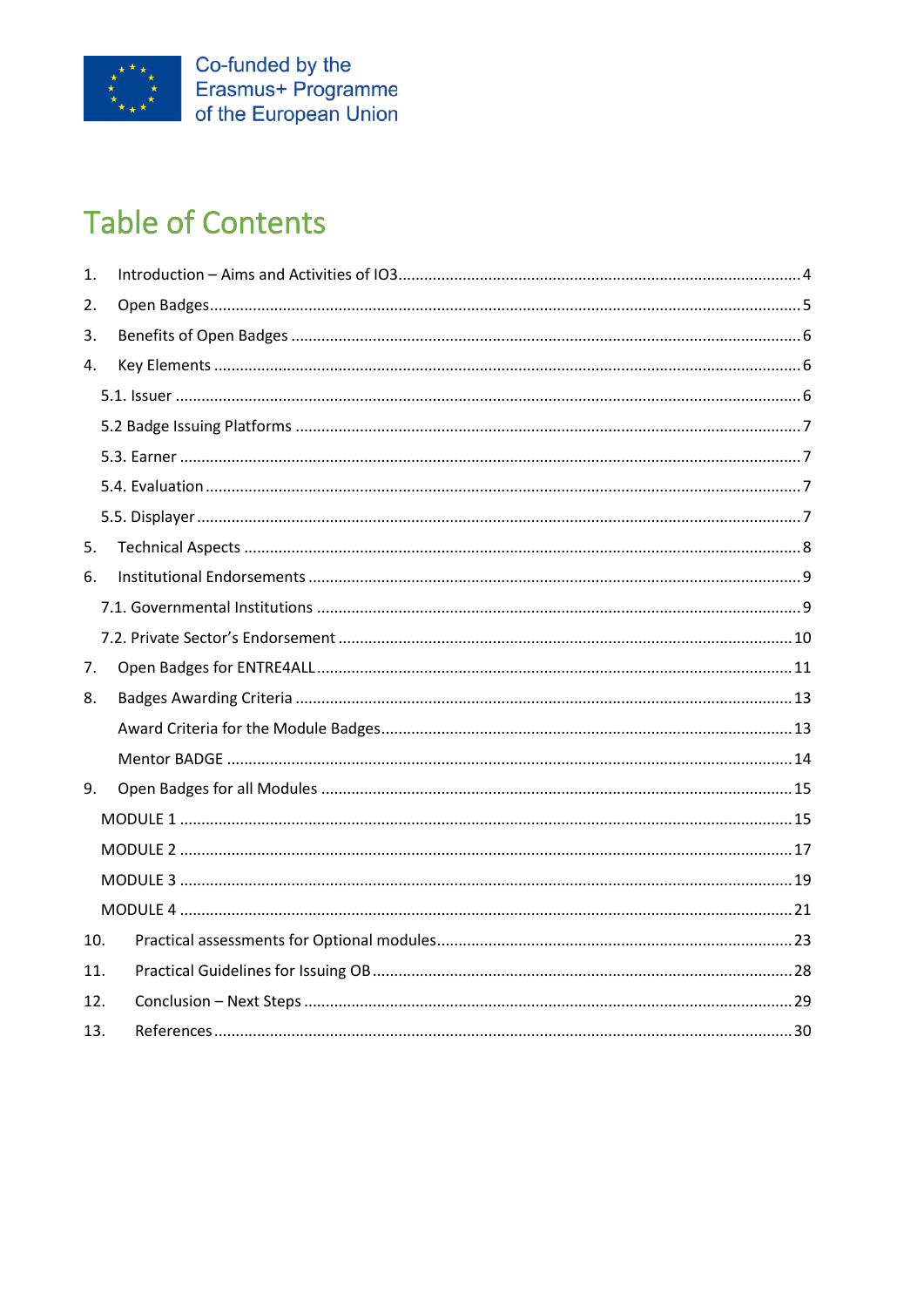

# <span id="page-3-0"></span>1.Introduction – Aims and Activities of IO3

IO3 corresponds to the 'ENTRE4ALL inclusive eco-system for teaching, learning and assessment of entrepreneurial skills through the digital badges'. In this Intellectual Output 3, the eLearning platform will be developed including the design of the learning assessment and the design of the open badges. The previous activity refers to the benchmark survey to identify the current state of each partner country, the Competence Framework and the EDUCATIONAL PACK. Therefore, the main aims of IO3 are to:

- Create an interactive map where social entrepreneurship practices will be presented
- Design the eco-system based on the Competence Framework in order to identify, recognise and validate the skills to be obtained by disabled asults;
- Develop the eLearning platform which will include related tools, resources and teaching material to enable the implementation of the ENTRE4ALL programme.
- Design and intergrate the ENTRE4ALL Open Badges on the eLearning platform

This guide provides more information regarding the following:

- Theoretical background of the methodology used.
- Description of the ecosystem designed here in relation to the structure, criteria and description for issuers, graphic design, technological integration with the e-platform and endorsement procedure
- Practical guidelines for issuing an OPEN BADGE by using the open platform developed.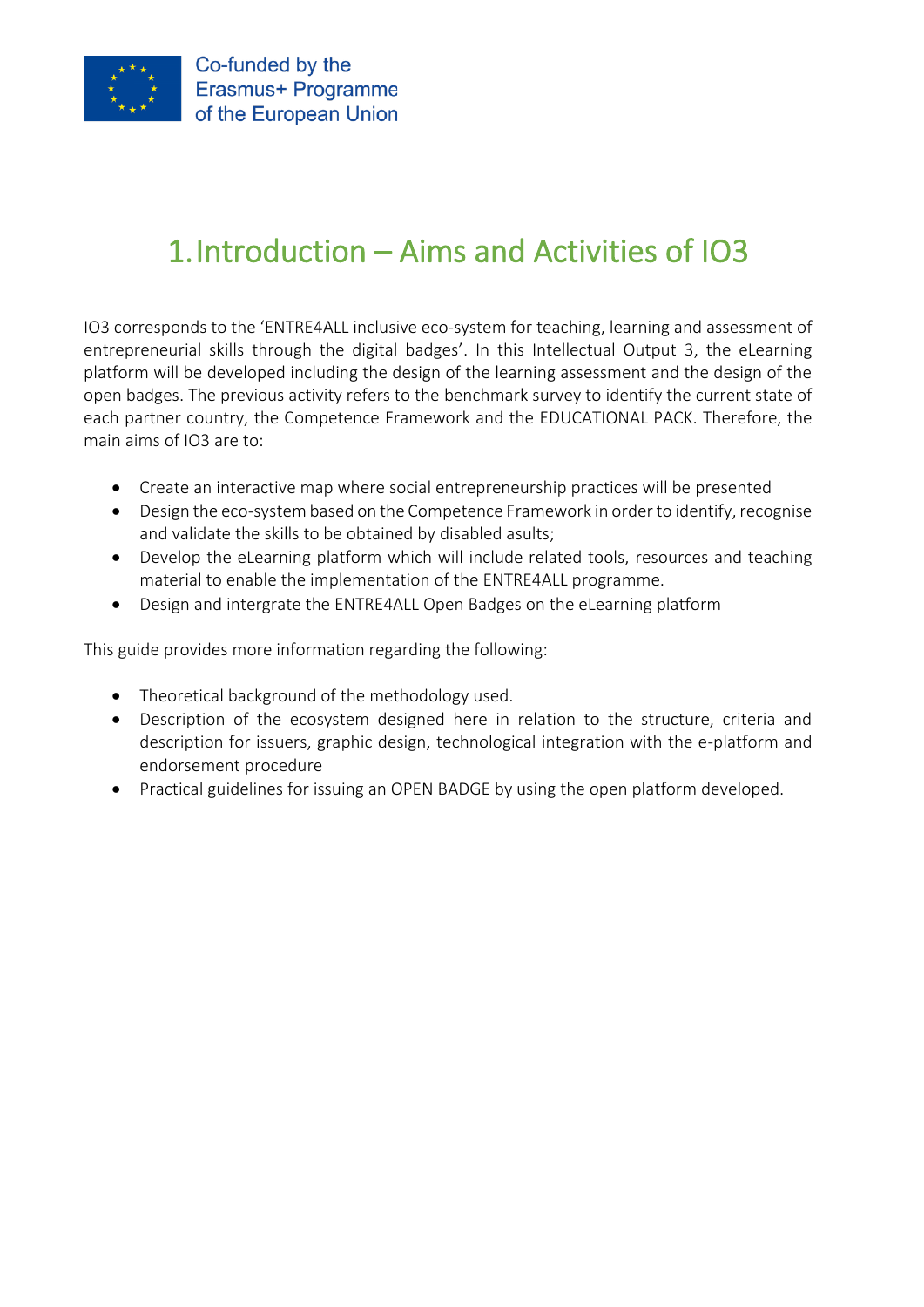

# 2.Open Badges

<span id="page-4-0"></span>Open Badges are a digital representation of skills, learning outcomes, achievements or experience such as:

- Hard skills: knowledge, competences, etc.
- Soft skills: critical thinking, communication, etc.
- Participation and community involvement
- Official certification
- Authorization

An Open Badge is an innovative system used in the USA and many EU countries for the validation and recognition of learning, using the OB technology offered as an open educational resource. It is a technology which promotes open access and participation of all stakeholders involved in badges process, while allowing the creation of synergies between the learners-earners, the issuers (i.e. schools, stakeholders, enterprises, NGOs including trainers/ volunteers as facilitators) and the badge consumers (i.e. formal education, public authorities, official bodies, (potential) employers). This will lead to the endorsement process leading to a transparent, transferable, valid and credible validation of a body of skills and knowledge related to a set of competences.

The Open Badges system is a very inclusive solution: it enables anyone to get actively involved in designing, testing, implementing and promoting the learning outcomes and achievements. This is what major European documents on Recognition are calling for, as well as Erasmus+ in emphasizing the "transparency and recognition of skills and qualifications to facilitate learning, employability and labour mobility: priority will be given to actions promoting permeability across education, training and youth fields as well as the simplification and rationalisation of tools for transparency, validation and recognition of learning outcomes. This includes promoting innovative solutions for the recognition and validation of competences acquired through informal, nonformal, digital and open learning" (Horizontal Priorities).

An Open Badge is visual verified evidence of achievement. It has a visual part (image) and metadata, which is encoded in the image. Each digital badge must comply with the required standard data fields, such as: issuer, date of issue, description of the badge, link to assessment criteria, link to evidence of what a badge owner is claiming, link to a specific competence framework and tags, which puts an Open Badge in relation to specific context.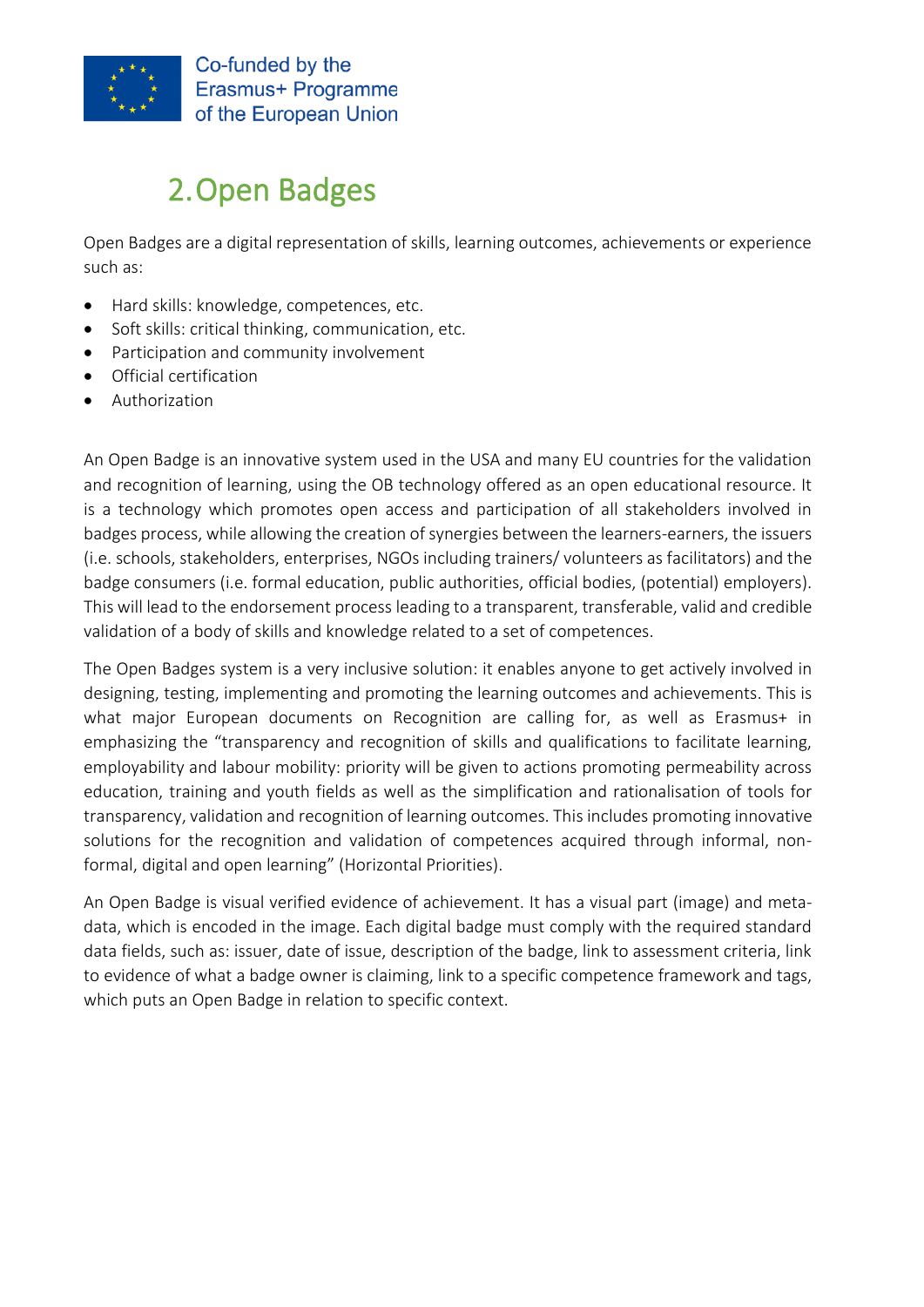

# 3.Benefits of Open Badges

<span id="page-5-0"></span>The following are some of the benefits of Open Badges:

- Badges can demonstrate a wider range of skills and achievements of a learner acquired through formal, non-formal and informal learning methods and activities.
- Badges are portable and verifiable digital objects. All this information may be packaged within a badge image file that can be displayed via online CVs and social networks.
- Each Badge includes the description of the achievement: i.e., it describes the particular path a learner undertook for his or her achievement, accompanied by the evidence to support the badge award.
- Each Badge includes information about the earner's identity, a link to information about the issuer and a link to a description of what a badge represents.
- Badges can be used to unlock learning and career pathways. They can be used to support individuals to achieve learning goals, to provide routes into employment; and to nurture and progress talent within organizations.
- Badges can represent personal attributes that matter to employers (such as digital literacy)
- Badges can be used in a professional or educational context. Thousands of organizations, including non-profit organizations, major employers or educational institutions, issue badges in accordance with the Open Badges Specification.

# 4.Key Elements

## <span id="page-5-2"></span><span id="page-5-1"></span>5.1. Issuer

The issuer defines a competence that could be acquired by a user, designs the learning material for it and assesses the users with regards to the acquisition of the competence. The issuer then creates a relevant badge and makes it available for earning by any user. For each badge, the issuer should make available details of the criteria that an earner must meet in order to be awarded the specific badge. The reviewer of an assessment compares the evidence provided by the earner against the specific badge criteria.

Any individual or organization can create an Issuer profile and begin defining and issuing Open Badges. This is done by a diverse range of organizations and communities, including:

- Schools and universities
- Employers
- Community and non-profit organizations
- Government agencies (including NASA)
- Libraries and museums
- Event organizers and science fairs (Including Intel)
- Companies and groups focused on personal development (such as the ENTRE4ALL consortium)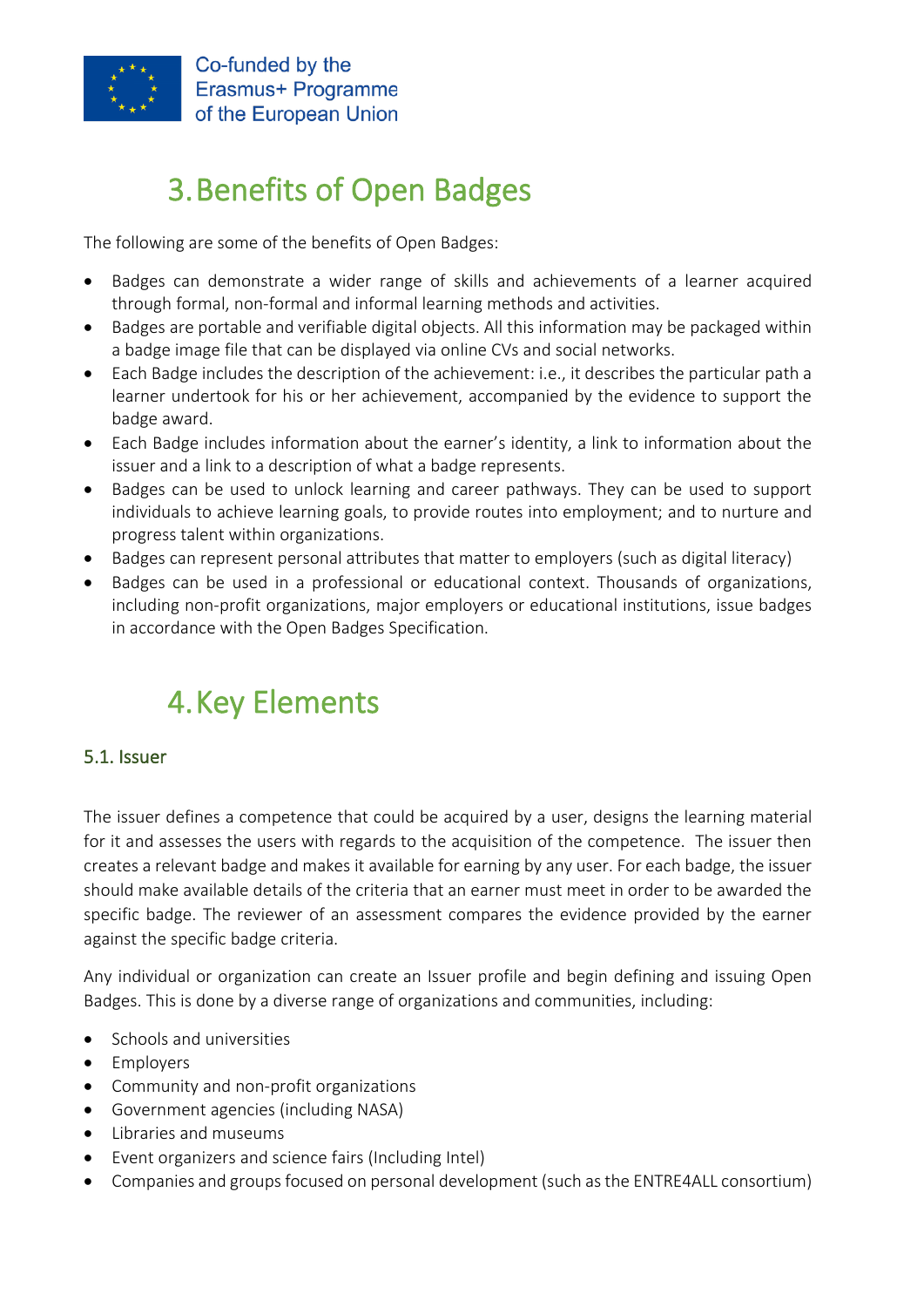

An entity that can be described with a name, a description, a URL, an image, and an e-mail address is a potential candidate to become an issuer. Furthermore, it needs a technology platform that supports the Open Badges Specification in order to issue Open Badges.

## <span id="page-6-0"></span>5.2 Badge Issuing Platforms

Many companies have badge issuing platforms, compliant with the Open Badges Specification. They provide a wide range of services which allow non-technical users to issue Open Badges credentials. The platforms used for issuing Open Badges offer a variety of custom services including online badge designers, badge discovery, issuing, assessment workflow, display, user profiles, social sharing and tools to integrate with existing learning systems. All Open Badges issuing platforms allow recipients to export their badges to other online options. This allows users to stack and share their badges earned on different platforms and to choose their own spaces to establish their identity on the web.

## <span id="page-6-1"></span>5.3. Earner

Open Badges help recognize skills gained through a variety of experiences, regardless of the age or background of the learner. They allow earners to get awards for following their interests and passions, and to unlock opportunities in life and work by standing out from the crowd. Earners have to register on the organization's platform and can claim a badge when the pre-defined criteria have been met during the evaluation phase.

## <span id="page-6-2"></span>5.4. Evaluation

There are different options for the assessment process:

- Asynchronous assessment: learners seek out the assessment when it is convenient for them instead of being required to take an exam at a pre-determined time.
- Stealth assessment: assessment and awarding badges can happen automatically and provide immediate feedback.
- Portfolio assessment: work samples, projects and other artefacts the learner has produced can be used as evidence for claiming a badge.

## <span id="page-6-3"></span>5.5. Displayer

Open Badges are designed to be shared. By sharing them, individuals exhibit their achievements to others and turn them into a valuable currency to unlock new opportunities. Displayers can utilize the Displayer API for retrieving earner badges from the Mozilla hosted Backpack. Mozilla set up the first Backpack in 2011. Most issuing platforms provide users with the ability to connect and store their badges to this Backpack. When retrieving badges form the earner's Mozilla Backpack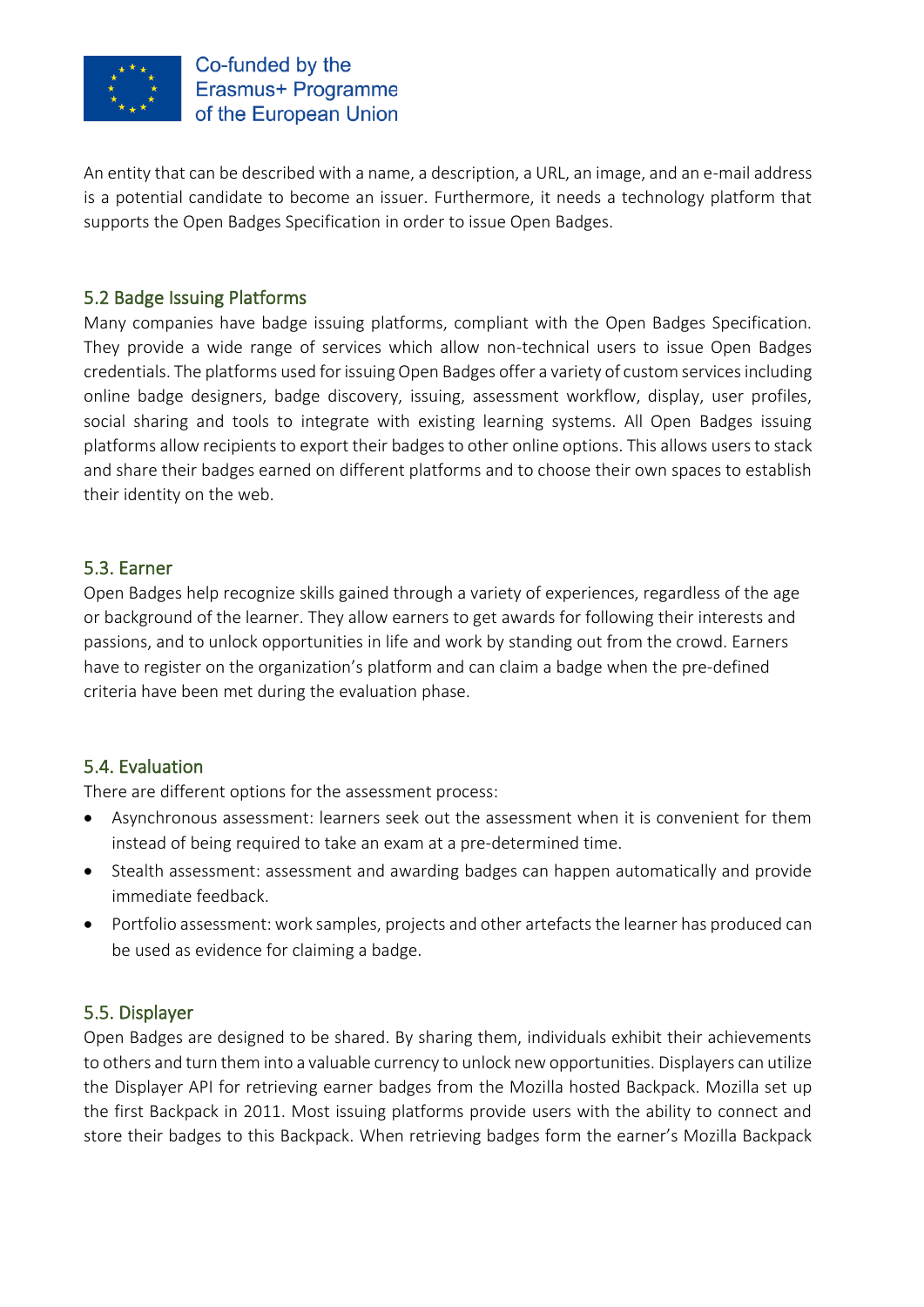

(using the account connected to the email address), the displayer will only be able to access those badges that the earner has chosen to be public.

Badges can also be shared:

- On blogs, websites, e-Portfolios, and professional networks
- In job applications
- On social media sites Twitter, Google+, Facebook, LinkedIn
- In an e-mail signature

# 5.Technical Aspects

<span id="page-7-0"></span>An earnable badge is defined as a badge class, using a variety of data items including descriptions, criteria and information about the issuing organization. When an issuer decides to award that badge to a specific earner, he or she creates a badge assertion. A badge assertion describes the data for an awarded badge. It includes the earner's identity and a link to the generic badge class, which in turn is linked to information about the badge issuer. All the data for the badge is defined using JSON structures. To award a badge to an earner the issuer creates a badge assertion in JSON.

The image for a badge should be a square PNG (or SVG). The file size should be a maximum of 256KB and should not be smaller than 90 px square.

Things you can verify and explore in a badge:

- Details about the organisation issuing the badge
- What the individual has done to earn the badge
- The criteria that the badge has been assessed against
- That the badge was issued to the expected recipient
- The badge earner's unique evidence (optionally included)
- When the badge was issued and whether it expires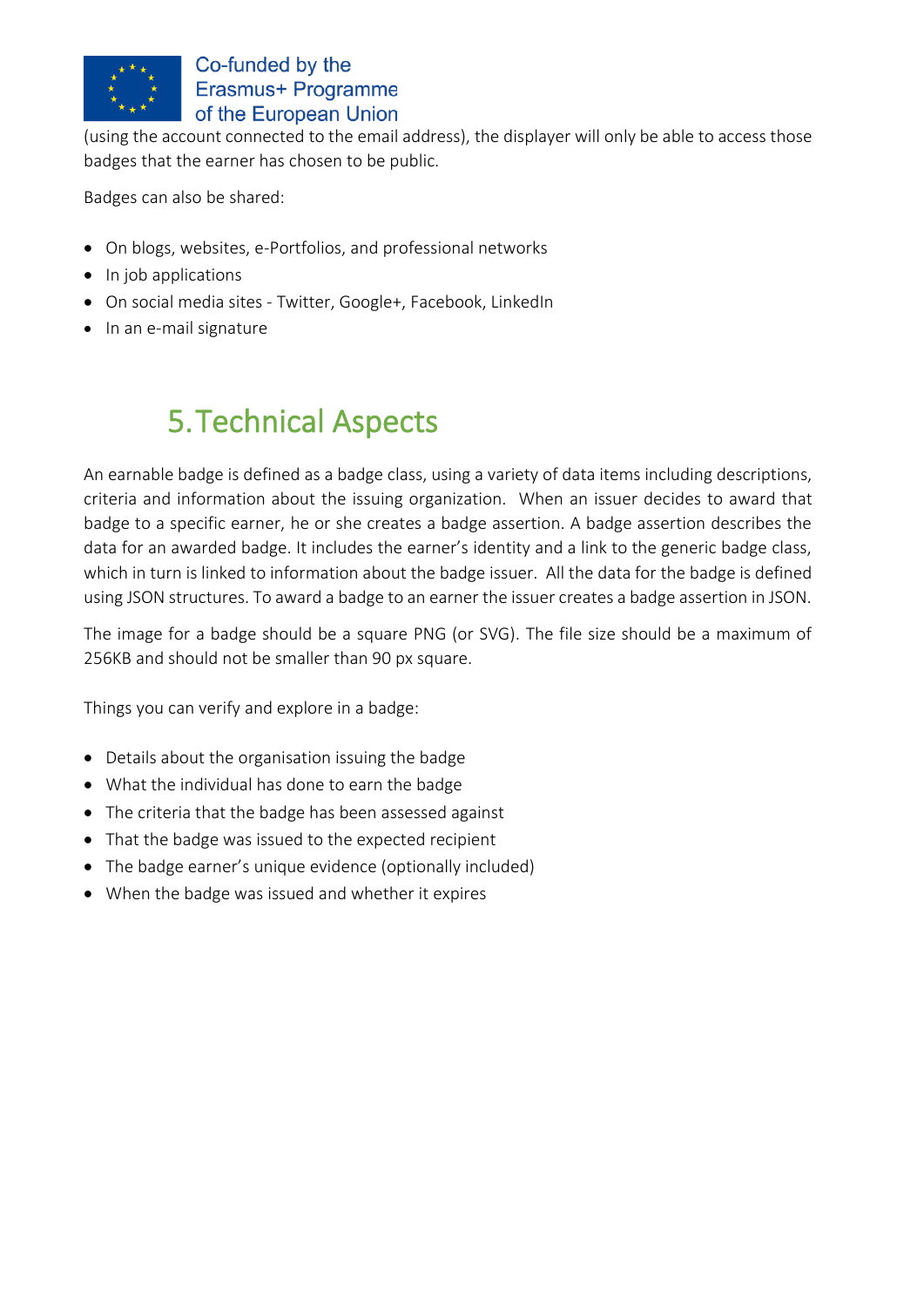

## <span id="page-8-0"></span>6. Institutional Endorsements

Badges are like commercial products that have to be endorsed by a certain celebrity or institution in order to be promoted in a wider sphere and to gain the support of the consumer. In this section, institutions from public and private sectors, which are endorsing open badges as a recognition tool and the importance of endorsing a badge within the ecosystem will be highlighted.

## <span id="page-8-1"></span>7.1. Governmental Institutions

The Council of the European Union is one of the intergovernmental institutions which have expressed their support to the open badges as one of the nonconventional approaches to recognize someone's work. In a conclusion made by the Council and the Representatives of the Government of the Member States released in November 23, 2016, it was stated that "To appeal to young people and to ensure greater impact on their lives, new settings where young people spend their time, such as modern city infrastructure and virtual space, as well as new approaches using innovative online and offline tools (such as gamification, GPS based activities, learning badges or design thinking), should be reflected upon and taken into account in the further development of education and training of youth workers." (Council of the European Union, 2016). This statement affirms that learning badges such as open badges are one of today's trends in recognizing learners' skills and knowledge acquired by training.

Within the EU, the Lithuanian National Commission for UNESCO together with the Lithuanian Association of Non-Formal Education recommend the use of open badges to other UNESCO affiliated schools in the country (Lithuanian National Commission for UNESCO, 2016).

Aside from these EU bodies, in 2013 the U.S. Department of Education's Office of Vocational and Adult Education (OVAE), funded a study which "explores the feasibility of developing and implementing a system of digital badges for adult learners and the implications for policy, practice, and the adult education delivery system" (Finkelstein, Knight, & Manning, 2013). In the US, the following institutions have a long tradition implementing the open badges system as a recognition tool:

- EDUCAUSE- a leading association in the field of information technology focusing on higher education.
- The Society for Science and the Public administers the Intel International Science and Engineering Fair (Intel ISEF), - the largest precollege science completion in the world.
- The American Association for State and Local History
- The Yale Centre for Emotional Intelligence

These institutional endorsements from various governmental bodies show that open badges are a legitimate tool to be considered and one of the trends of the 21st century which should be further explored in the field of formal and non-formal education.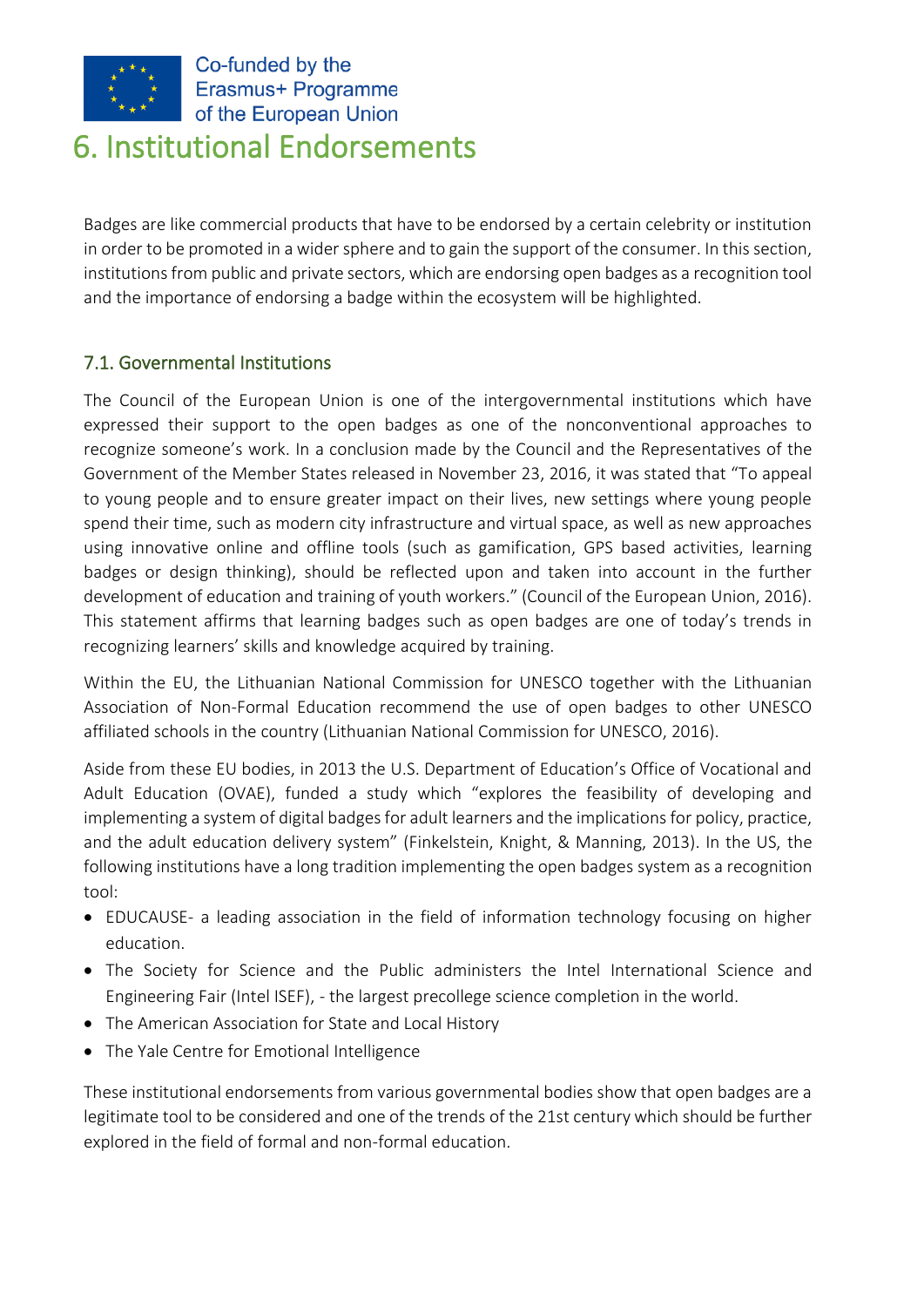

## <span id="page-9-0"></span>7.2. Private Sector's Endorsement

Aside from Mozilla Foundation which started with the idea of open badges, various entities in the private sector have been using open badges. For instance, the American company Microsoft "developed a badge system for the Partners in Learning Network (PiLN) of educators and school leaders to promote technological competencies and relevant skills in today's digital age." (Chow, 2014). On its official website, the company explains why they are offering badges: "Your digital badge allows you to easily share the details of your skills in a way that is trusted and verifiable" (Microsoft, 2016). One of the well-known institutions which is using open badges is the National Aeronautics and Space Administration (NASA). In 2012, NASA together with Project Whitecard and the Wheeling Jesuit University collaborated to convince the California Academy of Science to implement Mozilla's open badges system in "recognizing life's achievements" (NASA, 2016). Aside from companies, formal education institutions have been also using open badges as a recognition tool. In Europe, some of these institutions include Beuth University of Applied Sciences in Berlin, Germany, Newcastle University in the United Kingdom and Universitat de les Illes Balears in Spain (Mozilla Foundation, 2016).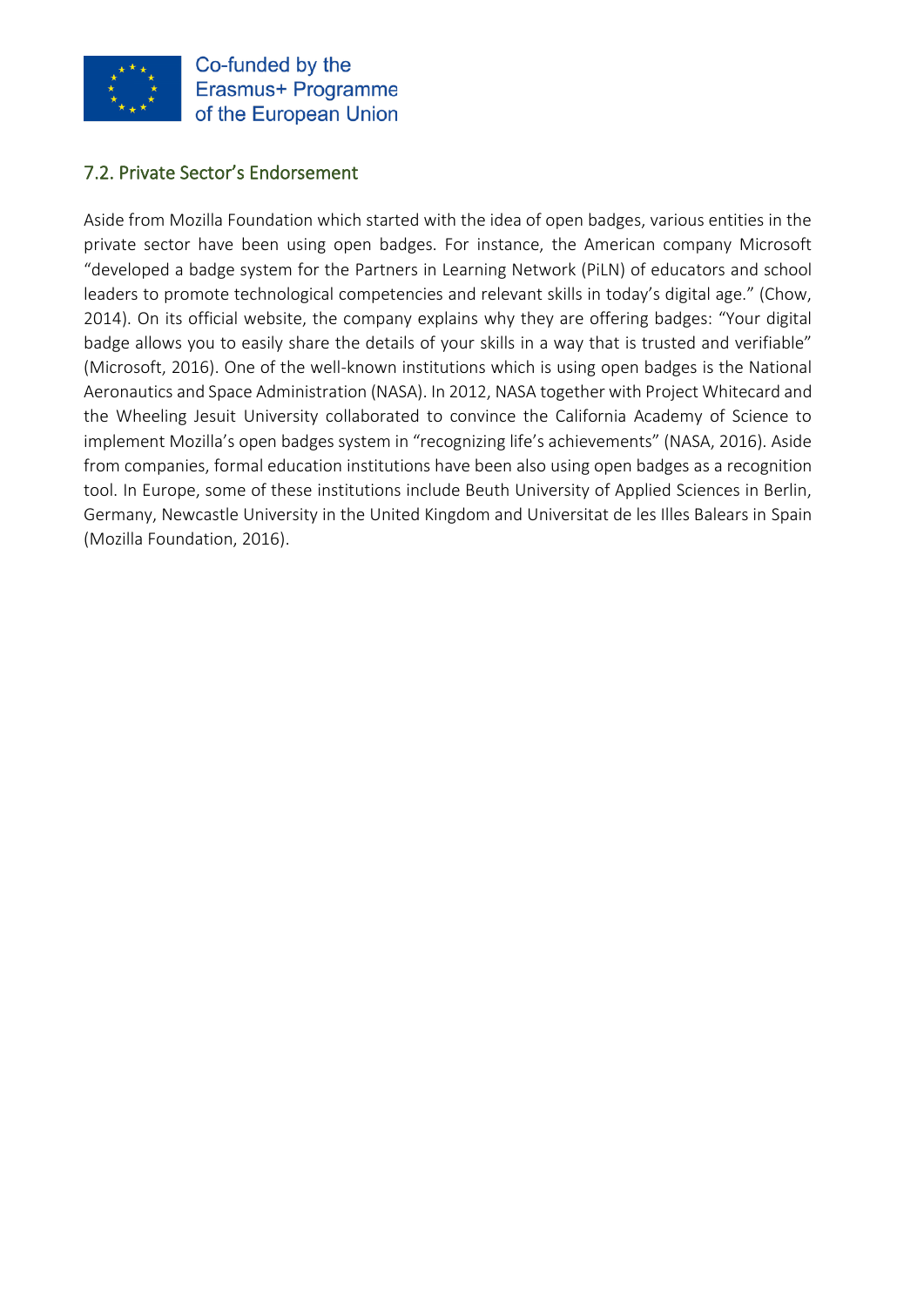

<span id="page-10-0"></span>Open Badges provide portable and verifiable information about various skills and achievements. Adults can unlock opportunities by sharing collections of badges representing desired skill sets in a dynamic, evidence-based way. Open Badges represent legitimate, authenticated achievements described within the badge and linked to the ENTRE4ALL project.

Main characteristics of the ENTRE4ALL Open Badges ecosystem:

The ENTRE4ALL consortium has designed the framework and teaching - learning material for the following modules (which are presented in IO2) based on the survey results targeted to the needs of disabled adults (IO1:

- Module 1: Entrepreneurial Competences
- Module 2: Digital Competences
- Module 3: Financial Competences
- Module 4: Social Competences

The ENTRE4ALL consortium has created badges for the CORE modules (Figures 1). Each core module is divided into three levels: Bronze, Silver and Gold, and for each level one badge is considered. An additional badge will be awarded to learners who will successfully completed all the core ENTRE4ALL modules.

Thus, 13 badges in total are made available for earning via the e-tool, which has been designed specifically for the learning and assessment purposes of the ENTRE4ALL project.

- ➢ Users are invited to register in the platform and complete the courses and the assessments designed by the ENTRE4ALL project.
- $\triangleright$  The e-platform specifies to users the criteria for earning each of the badges shown below (see Section 9). These criteria will be elaborated in the following section.
- ➢ Users have to provide evidence to meet the badge criteria in order to claim a specific badge. This process is automatized on the e-tool.
- $\triangleright$  The badges will be awarded automatically through the e-platform based on certain criteria, which are presented in the next section.

The ENTRE4ALL consortium plays a critical role in developing the ecosystem. Open Badges can support learners to achieve new collaborations, jobs, internships and richer connections between lifelong learners.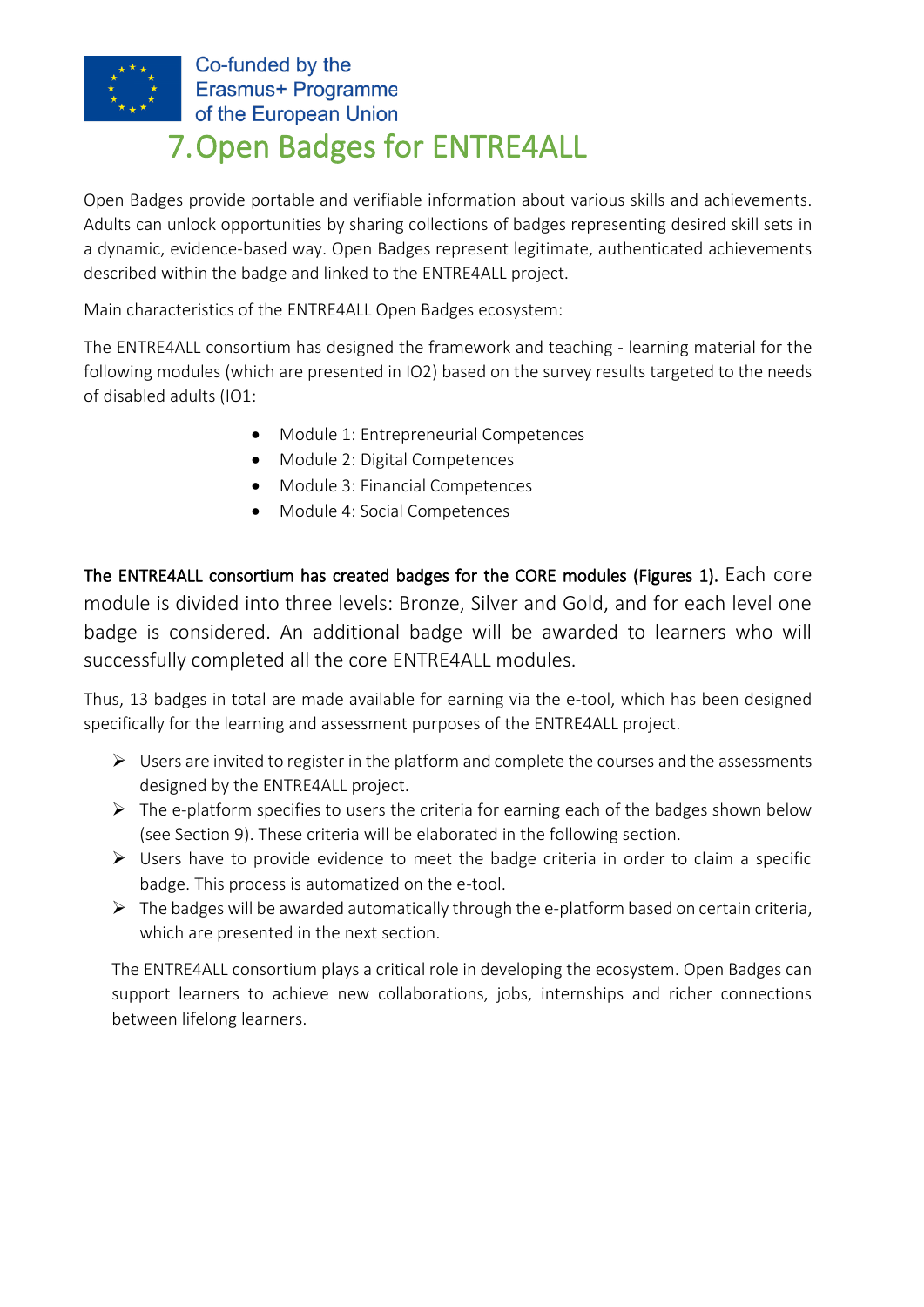



*Figure 1: Tree Structure of the Open Badges*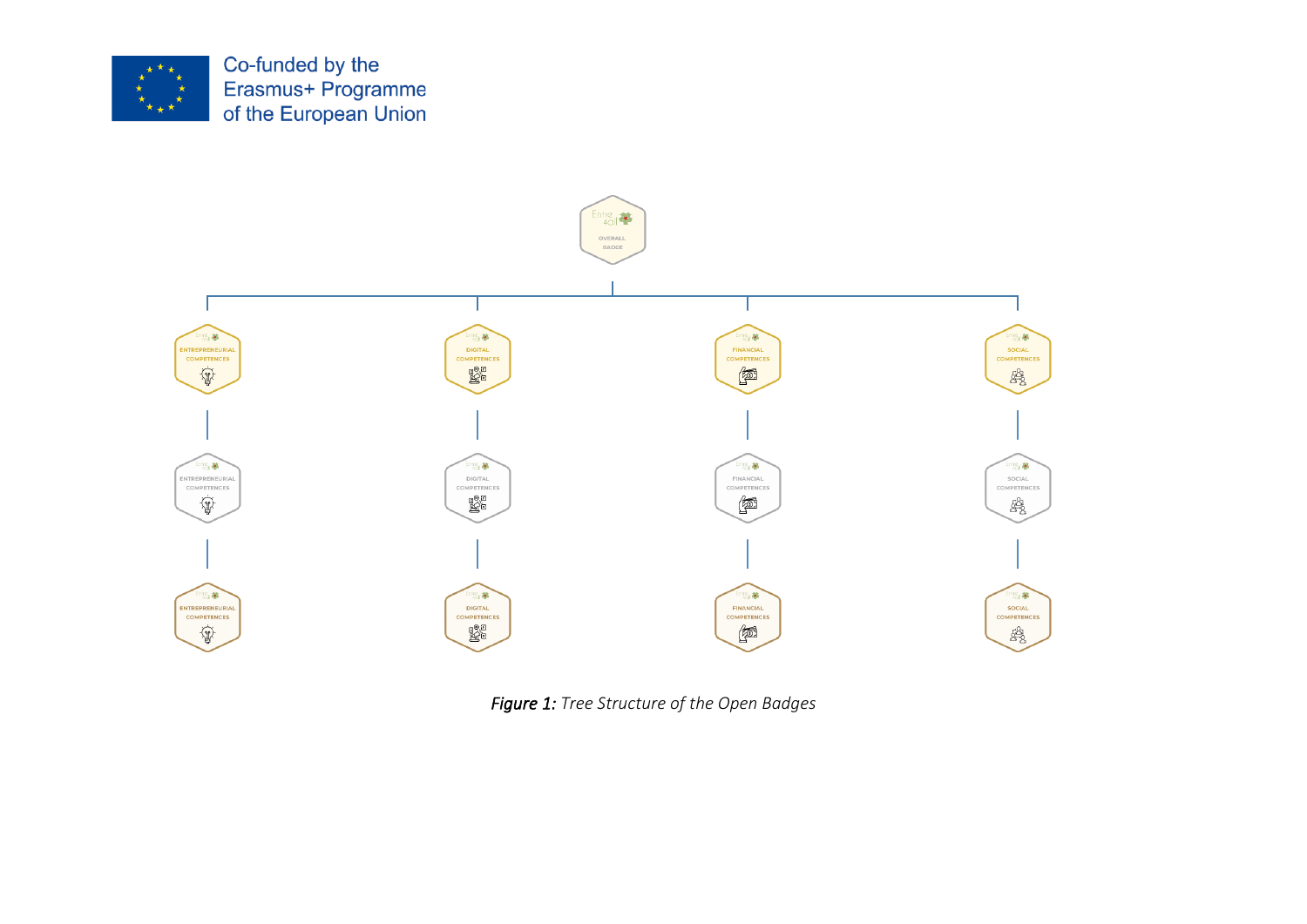

Each Open Badge consists of the below:

- 1. Name: The name of the Open Badge is comprised by the name of the Module and the description of the level of difficulty.
- 2. Learning Outcomes: A list of the learning outcomes to be acquired. In the document IO1- A3 "ENTRE4ALL Competence Framework" the learning outcomes are divided into Knowledge, Skills and Responsibility & Autonomy.
- 3. Level: The level of difficulty of the assessment that needs to be done to achieve the Open Badge.
- 4. Design of Open Badge: The Visualization (image) of the Open Badge for Module (see Figures 1)
- 5. Main Objective: A description of the Open Badge related to the main objectives of each Level.
- 6. Assessment Criteria: The criteria to be used to assess whether the learning outcomes of all levels have been achieved and whether the set of skills and competences of all levels have been acquired by the learnes. The criteria and the assessment methods that have to be followed in order to receive a badge are described in the following sections.
- 7. Evidence: The proof and the evidence of the acquired skills i.e. quiz grades, etc. This process is fully automatized on the e-tool where the assessment tests are automatically graded.
- 8. Issued by: In this section the issuer of the Open Badge is specified, which in this case is the ENTRE4ALL Consortium.

# 8.Badges Awarding Criteria

<span id="page-12-0"></span>The ENTRE4ALL offers 13 badges in total – the specific criteria for all the badges provided can be found below.

## <span id="page-12-1"></span>Award Criteria for the Module Badges

## BRONZE BADGE

To obtain the **Bronze Badge** the learners needs to complete the 50-59% of correct questions with a minimum grade of 50%.

#### SILVER BADGE

To obtain the Silver Badge the learners needs to complete the 60-69% of correct questions with a minimum grade of 60%.

#### GOLD BADGE

To obtain the Gold Badge the learners needs to complete the 70-100% of correct questions with a minimum grade of 70%.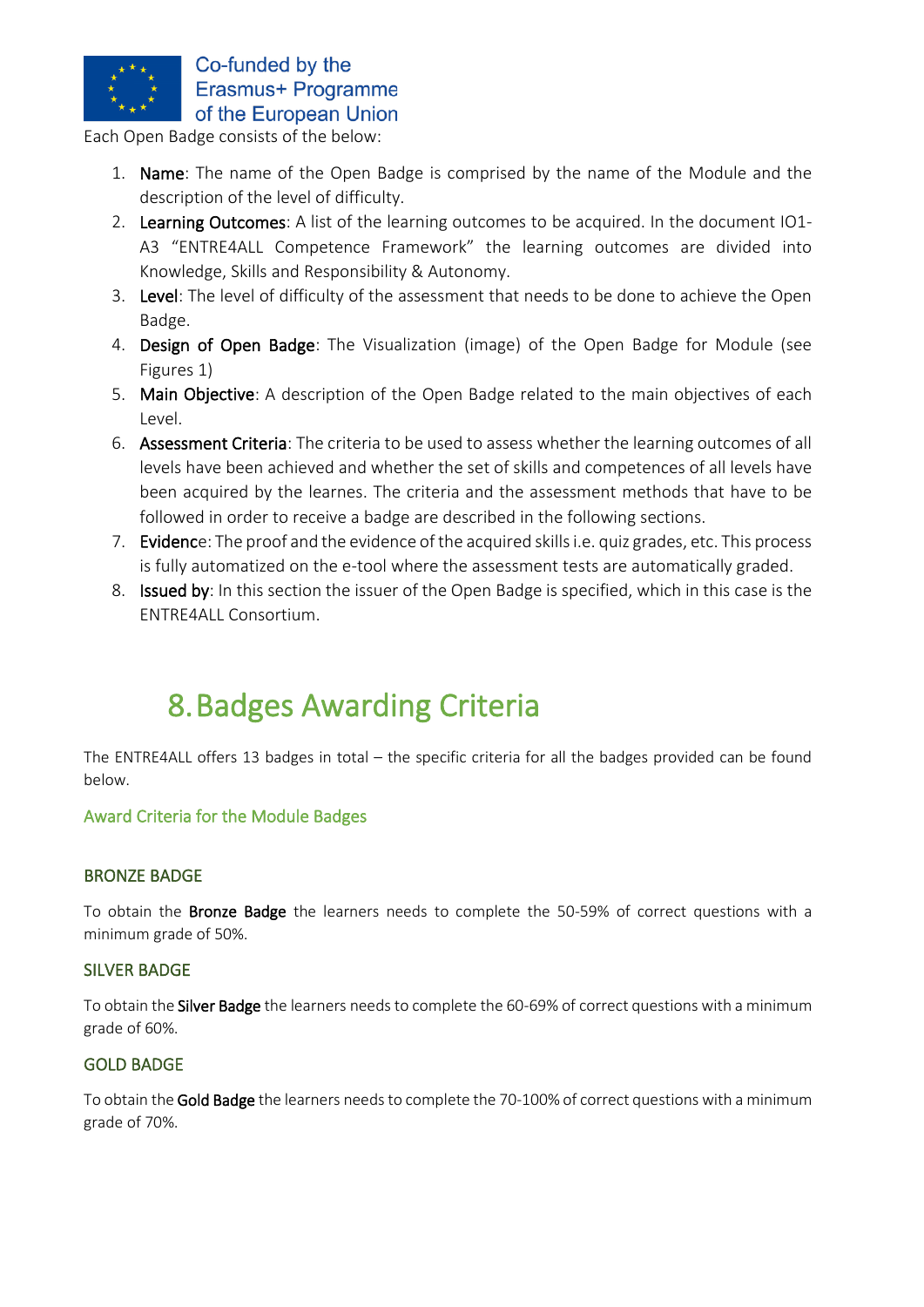

#### OVERALL BADGE

To obtain the ENTRE4ALL Overall Badge, the learners needs to complete the Gold Badge of all the modules. In other words, the learners who will receive the 4 Gold badges (one for each module), they will be awarded with the ENTRE4ALL Overal Badge.

### <span id="page-13-0"></span>Mentor BADGE

At the end of the short-term staff training (C1) all participants will be given the MENTORING BADGE that gives proof of their ability to support and manage disabled adults participation in the programme.



*Figure 2: The ENTRE4ALL Mentoring Badge*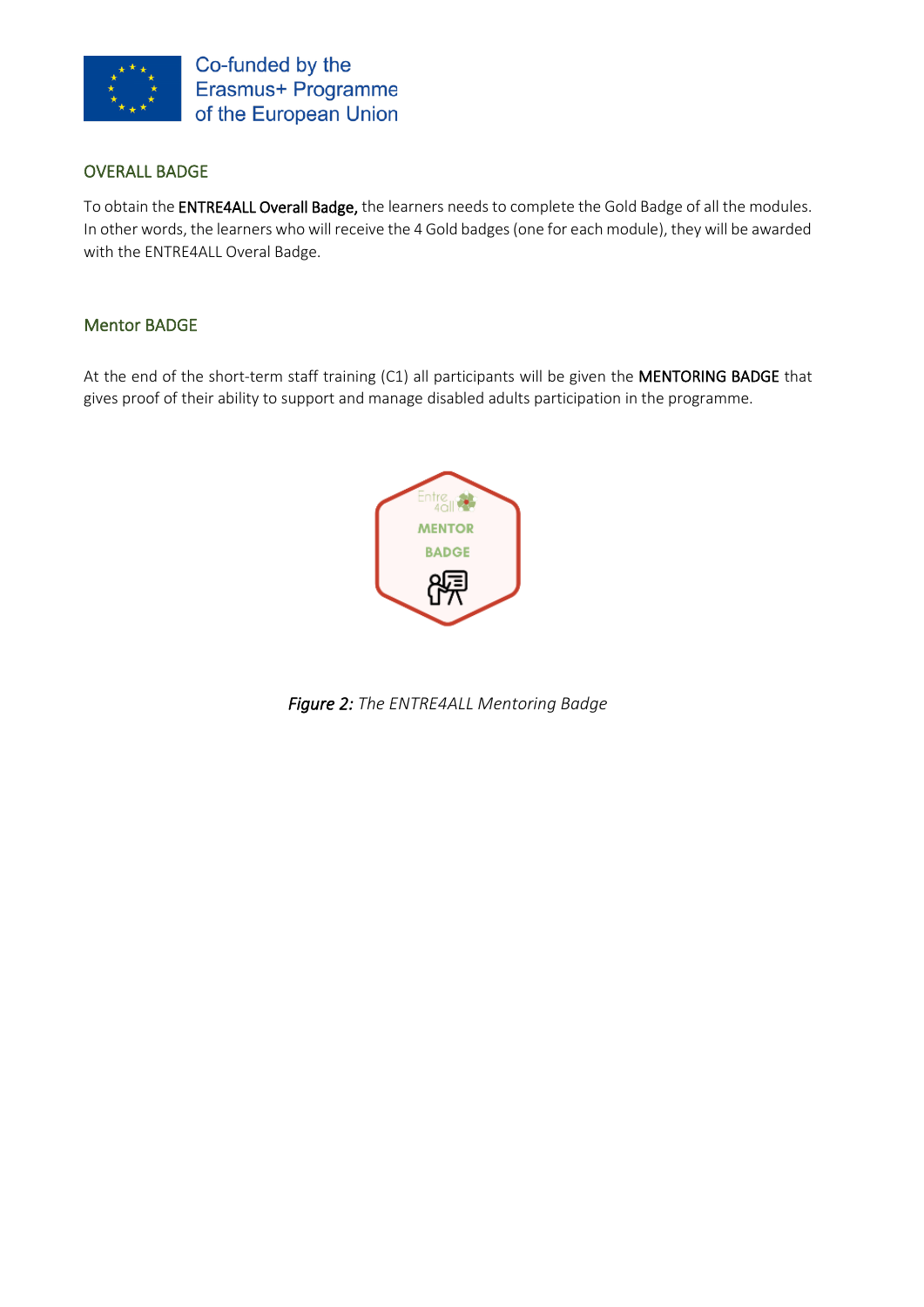# 9.Open Badges for all Modules

<span id="page-14-1"></span><span id="page-14-0"></span>

| LEARNING OUTCOMES FOR MODULE 1                                                           |            |                                                                            |            |                                                  |  |
|------------------------------------------------------------------------------------------|------------|----------------------------------------------------------------------------|------------|--------------------------------------------------|--|
| <b>KNOWLEDGE</b>                                                                         |            | <b>SKILLS</b>                                                              |            | <b>COMPETENCES</b>                               |  |
| To understand the meaning of social<br>entrepreneurship                                  |            | Define the different areas and<br>activities of social<br>entrepreneurship | $\sqrt{ }$ | Be able to define social<br>entrepreneurship     |  |
| To define and recognize types of social<br>entrepreneurship in general and within the EU |            | Understanding the basics of<br>management                                  | $\sqrt{ }$ | Be able to define meaning of<br>management       |  |
| To understand the meaning of management                                                  | $\sqrt{ }$ | Understanding the meaning of<br>teamwork                                   | $\sqrt{ }$ | Be able to work in a team                        |  |
| To understand the meaning of human resources                                             |            | Understanding the meaning of<br>customer needs                             | $\sqrt{ }$ | Be able to use social media, FB and<br>Instagram |  |
| To understand how to communicate with<br>customers                                       |            | Show creativity skills                                                     | $\sqrt{ }$ | Display creative thinking                        |  |
| To understand the meaning of innovation                                                  |            | To understand the definition of<br>social entrepreneurship                 | $\sqrt{ }$ | Display creative thinking                        |  |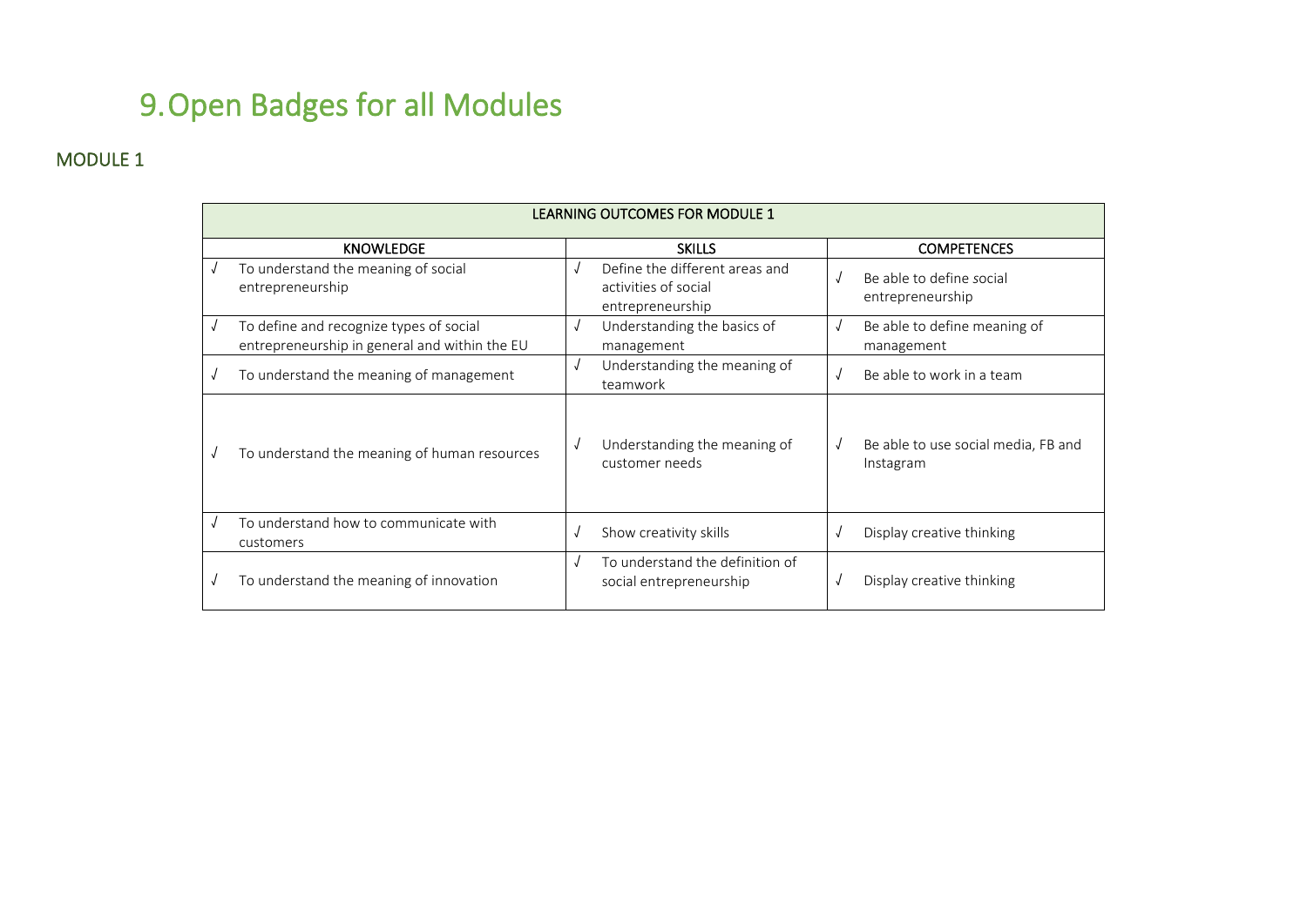| <b>ASSESSMENT CRITERIA FOR MODULE 1</b> |                                                                                                  |                                                              |                             |  |  |  |  |
|-----------------------------------------|--------------------------------------------------------------------------------------------------|--------------------------------------------------------------|-----------------------------|--|--|--|--|
| NAME OF BADGE                           | <b>DESIGN OF BADGE</b>                                                                           | ASSESSMENT                                                   | <b>ISSUED BY</b>            |  |  |  |  |
|                                         |                                                                                                  |                                                              |                             |  |  |  |  |
| <b>BRONZE ENTRE</b>                     | <b>ENTREPRENEURIAL</b><br><b>COMPETENCES</b><br>$\widetilde{\mathbb{P}}$                         | 50-59% of correct questions with a<br>minimum grade of 50%.  | <b>ENTRE4ALL CONSORTIUM</b> |  |  |  |  |
|                                         |                                                                                                  |                                                              |                             |  |  |  |  |
| <b>SILVER ENTRE</b>                     | ntre <sub>il</sub> 参<br><b>ENTREPRENEURIAL</b><br><b>COMPETENCES</b><br>$\widetilde{\mathbb{P}}$ | 60-69% of correct questions with a<br>minimum grade of 60%.  | ENTRE4ALL CONSORTIUM        |  |  |  |  |
|                                         |                                                                                                  |                                                              |                             |  |  |  |  |
| <b>GOLD ENTRE</b>                       | <b>ENTREPRENEURIAL</b><br><b>COMPETENCES</b><br>$\widetilde{\mathbb{P}}$                         | 70-100% of correct questions with<br>a minimum grade of 70%. | ENTRE4ALL CONSORTIUM        |  |  |  |  |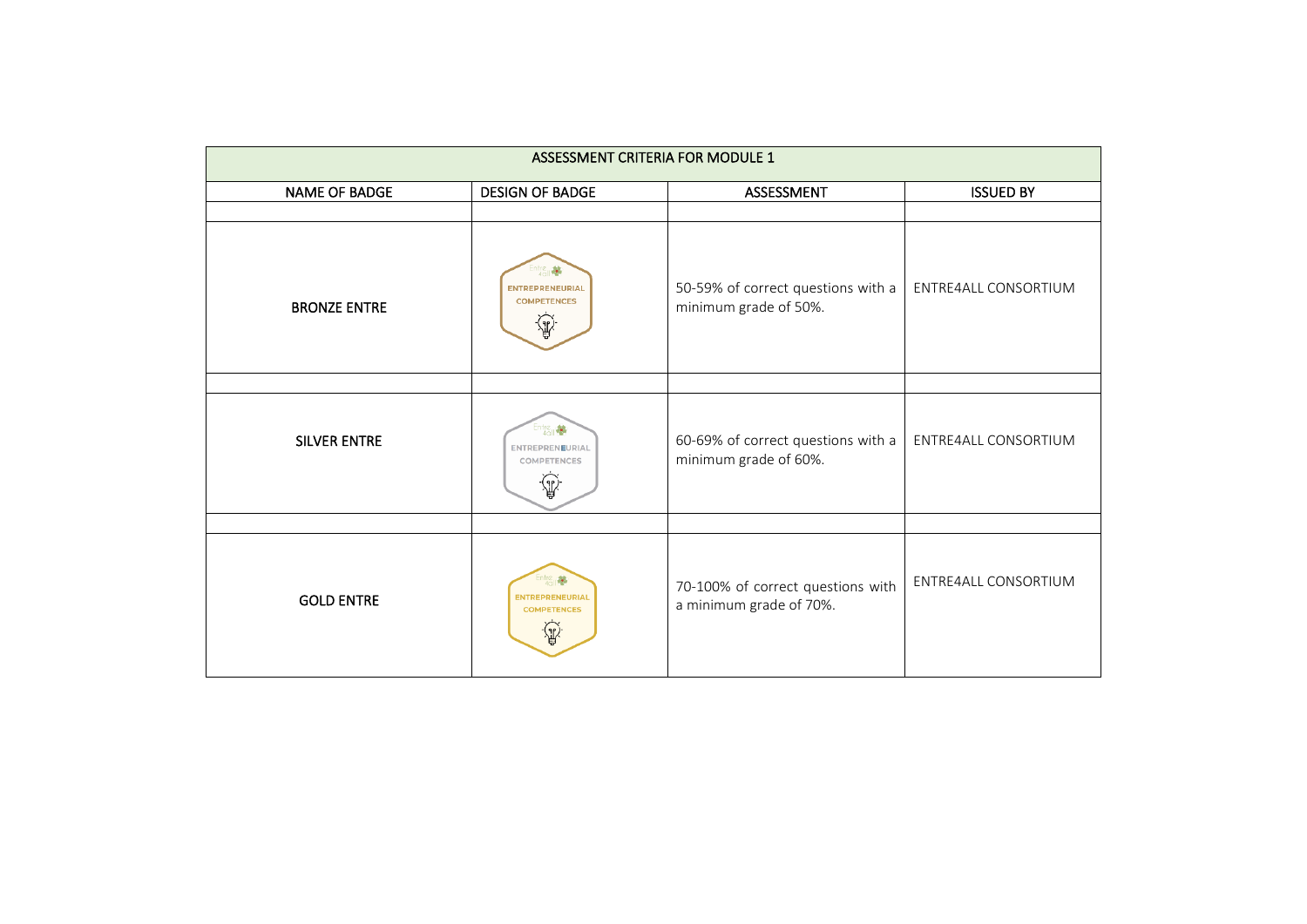<span id="page-16-0"></span>

|                          | <b>LEARNING OUTCOMES FOR MODULE 2</b>                                                     |                                                                                                                                      |                                                                                                                                                                                                                   |  |  |  |  |  |
|--------------------------|-------------------------------------------------------------------------------------------|--------------------------------------------------------------------------------------------------------------------------------------|-------------------------------------------------------------------------------------------------------------------------------------------------------------------------------------------------------------------|--|--|--|--|--|
|                          | <b>KNOWLEDGE</b>                                                                          | <b>SKILLS</b>                                                                                                                        | <b>COMPETENCES</b>                                                                                                                                                                                                |  |  |  |  |  |
| $\sqrt{2}$               | Use of ICT technology                                                                     | Setting up a mobile office                                                                                                           | Be able to define social<br>entrepreneurship                                                                                                                                                                      |  |  |  |  |  |
| $\sqrt{ }$               | Information and Data Literacy                                                             | Reliability of information<br>$\sqrt{ }$<br>Browsing, searching and filtering data,<br>$\sqrt{ }$<br>information and digital content | Selection and usage of appropriate<br>hardware and software<br>Autonomous choices regarding<br>software<br>Autonomous set up of a mobile office                                                                   |  |  |  |  |  |
|                          | Communication and Collaboration                                                           | Netiquette<br>Interaction through social media<br>$\sqrt{ }$<br>Reliability of information<br>$\sqrt{ }$                             | Ways to check data integrity<br>Select data, information and content<br>in order to organise, store and<br>retrieve in a routine way.<br>Organise retrieved data in a routine<br>way in a structured environment. |  |  |  |  |  |
| $\sqrt{ }$               | Web planning                                                                              | Planning a web page<br>$\sqrt{ }$                                                                                                    | Elements and content of a web page<br>How to choose software                                                                                                                                                      |  |  |  |  |  |
| $\sqrt{2}$<br>$\sqrt{ }$ | Basic visual identity<br>Elements of visual identity<br>Creation of basic visual identity | Elements of content of visual identity<br>$\sqrt{ }$<br>Basic graphic programmes                                                     | Purpose of visual identity<br>Creation of logo                                                                                                                                                                    |  |  |  |  |  |
| $\sqrt{ }$               | ICT marketing tools                                                                       | Use of ICT in marketing<br>ICT marketing strategies<br>Advantages of ICT marketing                                                   | Know the advantages and usage of<br>online marketing<br>Plan and create an ICT marketing<br>strategy<br>Possible application of marketing<br>strategy                                                             |  |  |  |  |  |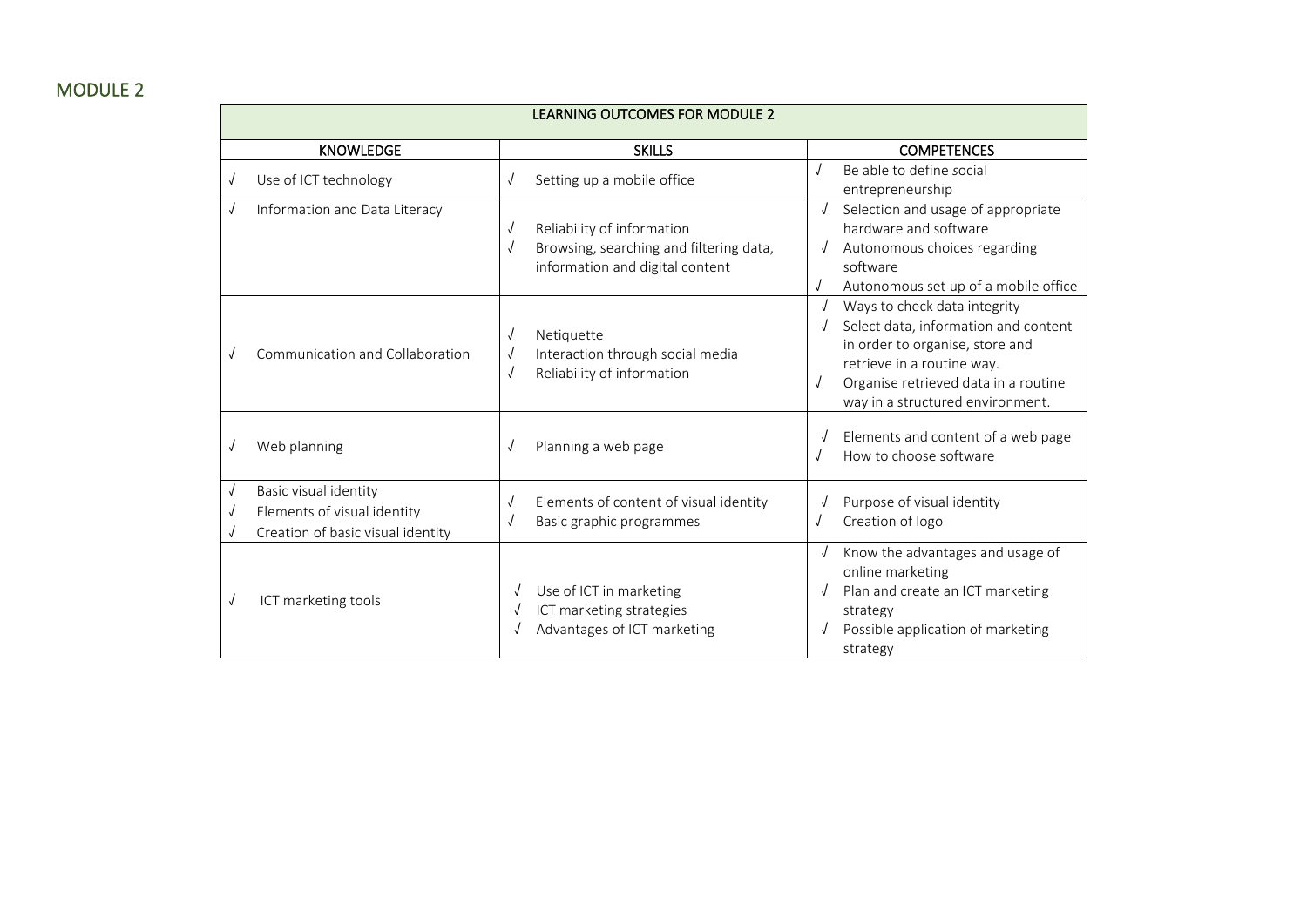| <b>ASSESSMENT CRITERIA FOR MODULE 2</b>                                                     |                                                                        |                                                              |                      |  |  |  |  |
|---------------------------------------------------------------------------------------------|------------------------------------------------------------------------|--------------------------------------------------------------|----------------------|--|--|--|--|
| <b>NAME OF BADGE</b>                                                                        | <b>DESIGN OF BADGE</b>                                                 | ASSESSMENT                                                   | <b>ISSUED BY</b>     |  |  |  |  |
|                                                                                             |                                                                        |                                                              |                      |  |  |  |  |
| <b>BRONZE DIGITAL</b>                                                                       | Tre <sub>i</sub> a<br><b>DIGITAL</b><br><b>COMPETENCES</b><br>eg<br>Ke | 50-59% of correct questions with a<br>minimum grade of 50%.  | ENTRE4ALL CONSORTIUM |  |  |  |  |
|                                                                                             |                                                                        |                                                              |                      |  |  |  |  |
| $\frac{n}{4}$ $\frac{1}{2}$<br><b>SILVER DIGITAL</b><br>DIGITAL<br>COMPETENCES<br>eça<br>Ke |                                                                        | 60-69% of correct questions with a<br>minimum grade of 60%.  | ENTRE4ALL CONSORTIUM |  |  |  |  |
|                                                                                             |                                                                        |                                                              |                      |  |  |  |  |
| <b>GOLD DIGITAL</b>                                                                         | Entre de<br><b>DIGITAL</b><br><b>COMPETENCES</b><br><b>R</b> e         | 70-100% of correct questions with<br>a minimum grade of 70%. | ENTRE4ALL CONSORTIUM |  |  |  |  |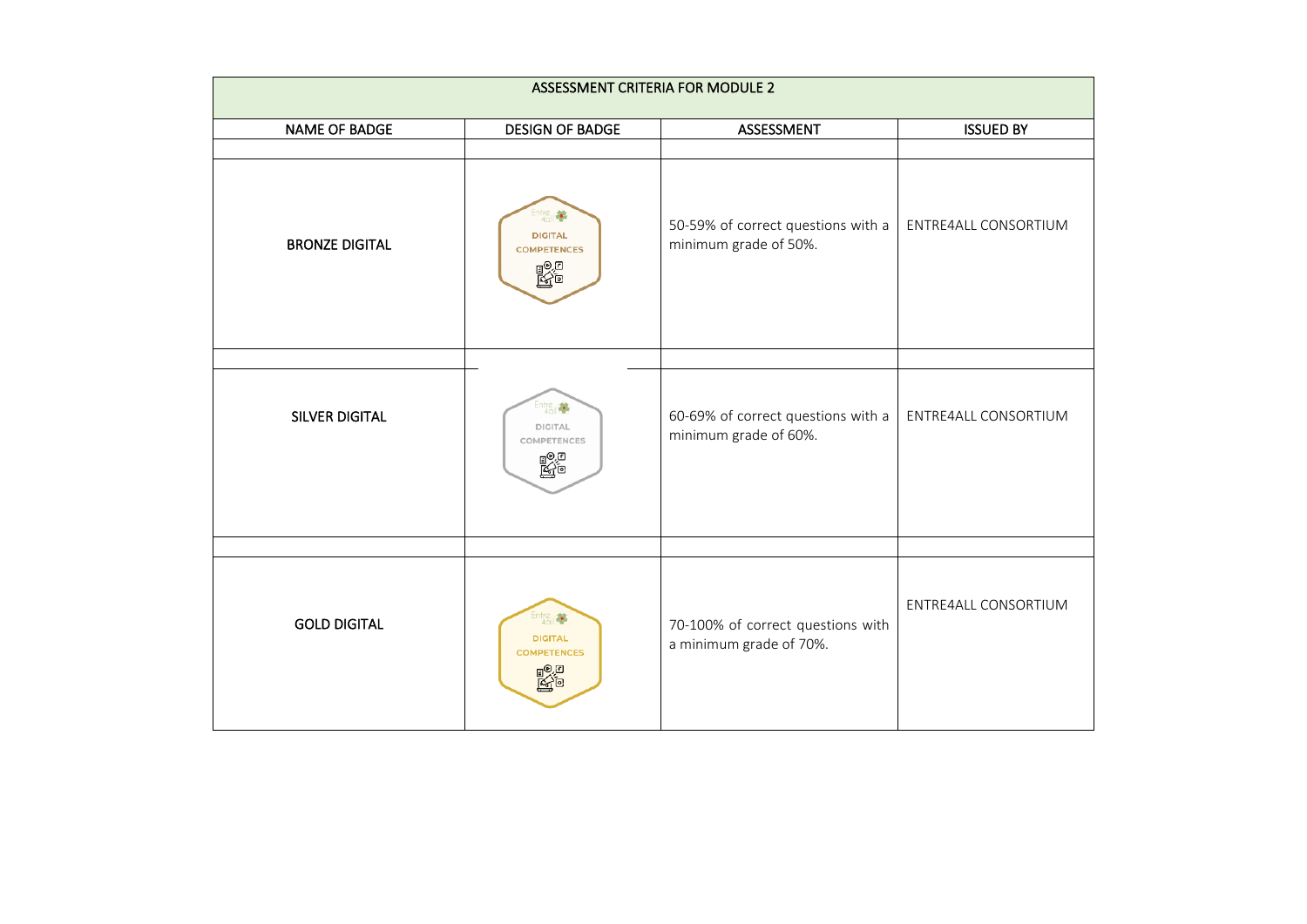<span id="page-18-0"></span>

| LEARNING OUTCOMES FOR MODULE 3                                                                                                                                                                                                                                                                                                                                              |                                                                                                                                                                                                                                                                                                                                                      |                                                                                                                                                                                                                                                                             |  |  |  |  |  |
|-----------------------------------------------------------------------------------------------------------------------------------------------------------------------------------------------------------------------------------------------------------------------------------------------------------------------------------------------------------------------------|------------------------------------------------------------------------------------------------------------------------------------------------------------------------------------------------------------------------------------------------------------------------------------------------------------------------------------------------------|-----------------------------------------------------------------------------------------------------------------------------------------------------------------------------------------------------------------------------------------------------------------------------|--|--|--|--|--|
| <b>KNOWLEDGE</b>                                                                                                                                                                                                                                                                                                                                                            | <b>SKILLS</b>                                                                                                                                                                                                                                                                                                                                        | <b>COMPETENCES</b>                                                                                                                                                                                                                                                          |  |  |  |  |  |
| $\sqrt{2}$<br>Understanding how to use products and<br>services for payment and deposit<br>$\sqrt{2}$<br>Awareness of basic payment and deposit<br>products and services for business<br>$\sqrt{2}$<br>Awareness that fees occur when payments<br>are received from clients                                                                                                 | J<br>Selecting suitable payment and deposit<br>services<br>$\sqrt{}$<br>Researching different financial providers<br>and products<br>$\sqrt{}$<br>Having separate accounts for personal<br>use and business<br>$\sqrt{}$<br>Evaluating the costs of starting a<br>business<br>$\sqrt{}$<br>Making informed decisions about<br>financing the business | $\sqrt{ }$<br>Ability to talk to providers of<br>products and services about own<br>requirements<br>$\sqrt{ }$<br>Ability to decide on suitable<br>payment and deposit services                                                                                             |  |  |  |  |  |
| Being aware of existing businesses form<br>$\sqrt{2}$<br>$\sqrt{\phantom{a}}$<br>Understanding advantages, disadvantages<br>and consequences of business registration<br>J<br>Understanding what taxes you have to pay                                                                                                                                                      | J<br>Evaluating and choosing the best legal<br>form                                                                                                                                                                                                                                                                                                  | Being focused and organised to<br>$\sqrt{ }$<br>keep track and respect legal<br>deadlines                                                                                                                                                                                   |  |  |  |  |  |
| $\sqrt{\phantom{a}}$<br>Understanding main components of<br>business income and budget<br>$\sqrt{\phantom{a}}$<br>Being aware of revenues and expenses<br>$\sqrt{2}$<br>Understanding different nature of some<br>costs                                                                                                                                                     | $\sqrt{}$<br>Keeping written records of financial<br>transactions<br>J<br>Monitoring revenues and costs<br>$\sqrt{\phantom{a}}$<br>Assessing if the business is making a<br>profit or losing money<br>$\sqrt{\phantom{a}}$<br>Monitoring cash flow<br>$\sqrt{2}$<br>Comparing planned to real cash flow                                              | $\sqrt{ }$<br>Having persistence and patience<br>to keep track of costs, revenue<br>and profits<br>$\sqrt{ }$<br>Being focused, timely and<br>organised to monitor cash flow<br>regularly                                                                                   |  |  |  |  |  |
| $\sqrt{\phantom{a}}$<br>Understanding why the separation of<br>personal and business finances is<br>important<br>$\sqrt{\phantom{a}}$<br>Understanding factors like equipment<br>depreciation, customer payment terms<br>and supply payment terms<br>$\sqrt{\phantom{a}}$<br>Understanding basic financial concepts<br>and principles relevant for short-term<br>management | $\sqrt{}$<br>Separating personal and business<br>finance<br>$\sqrt{\phantom{a}}$<br>"Paying an income" to the entrepreneur<br>$\sqrt{\phantom{a}}$<br>Having funds for starting the business<br>$\sqrt{\phantom{a}}$<br>Managing finances in short term<br>$\sqrt{ }$<br>Knowing how to increase revenue and<br>decrease costs                       | $\sqrt{ }$<br>Having the determination and<br>self-control to keep personal and<br>business finances separate<br>$\sqrt{ }$<br>Having perseverance and<br>patience if success does not<br>matter as quickly<br>$\sqrt{ }$<br>Having endurance to implement<br>planned tasks |  |  |  |  |  |
| $\sqrt{2}$<br>Understanding basic business insurance<br>$\sqrt{\phantom{a}}$<br>Understanding basic SWOT analyses to<br>facilitate risk management                                                                                                                                                                                                                          | $\sqrt{ }$<br>Knowing how to seek expert help in<br>topic of insurances<br>$\sqrt{ }$<br>Using a SWOT analysis                                                                                                                                                                                                                                       | $\sqrt{ }$<br>Knowing when you need external<br>expertise from an insurance<br>broker<br>Being able to implement a SWOT                                                                                                                                                     |  |  |  |  |  |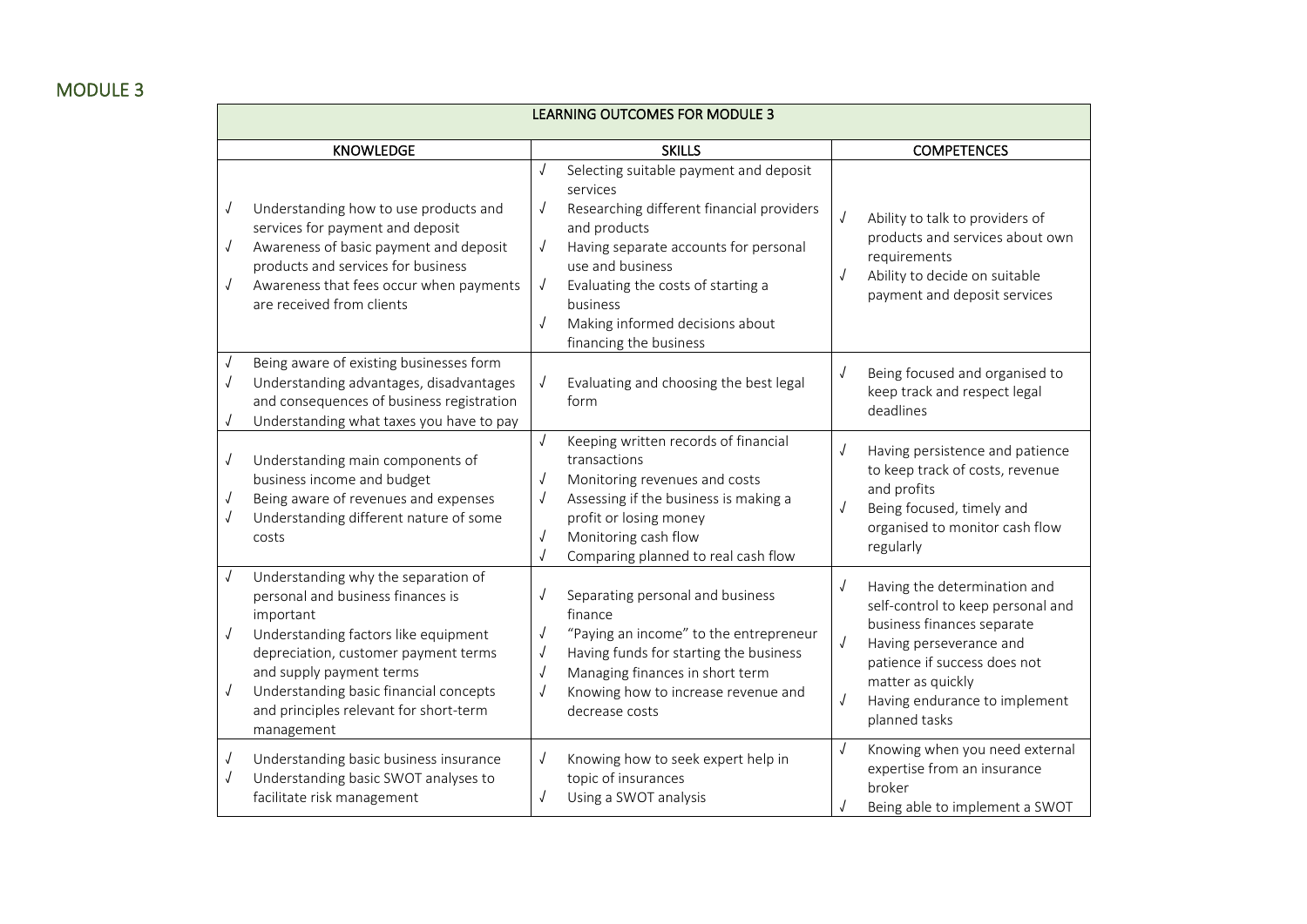| ASSESSMENT CRITERIA FOR MODULE 3                                                           |                                                         |                                                              |                      |  |  |  |  |
|--------------------------------------------------------------------------------------------|---------------------------------------------------------|--------------------------------------------------------------|----------------------|--|--|--|--|
| <b>NAME OF BADGE</b>                                                                       | <b>DESIGN OF BADGE</b>                                  | ASSESSMENT                                                   | <b>ISSUED BY</b>     |  |  |  |  |
| ™en <del>键</del><br><b>FINANCIAL</b><br><b>BRONZE FINANCIAL</b><br><b>COMPETENCES</b><br>鱼 |                                                         | 50-59% of correct questions with a<br>minimum grade of 50%.  | ENTRE4ALL CONSORTIUM |  |  |  |  |
| <b>SILVER FINANCIAL</b>                                                                    | Entre &<br><b>FINANCIAL</b><br><b>COMPETENCES</b><br>(@ | 60-69% of correct questions with a<br>minimum grade of 60%.  | ENTRE4ALL CONSORTIUM |  |  |  |  |
|                                                                                            |                                                         |                                                              |                      |  |  |  |  |
| <b>GOLD FINANCIAL</b>                                                                      | Entre de<br><b>FINANCIAL</b><br><b>COMPETENCES</b><br>偭 | 70-100% of correct questions with<br>a minimum grade of 70%. | ENTRE4ALL CONSORTIUM |  |  |  |  |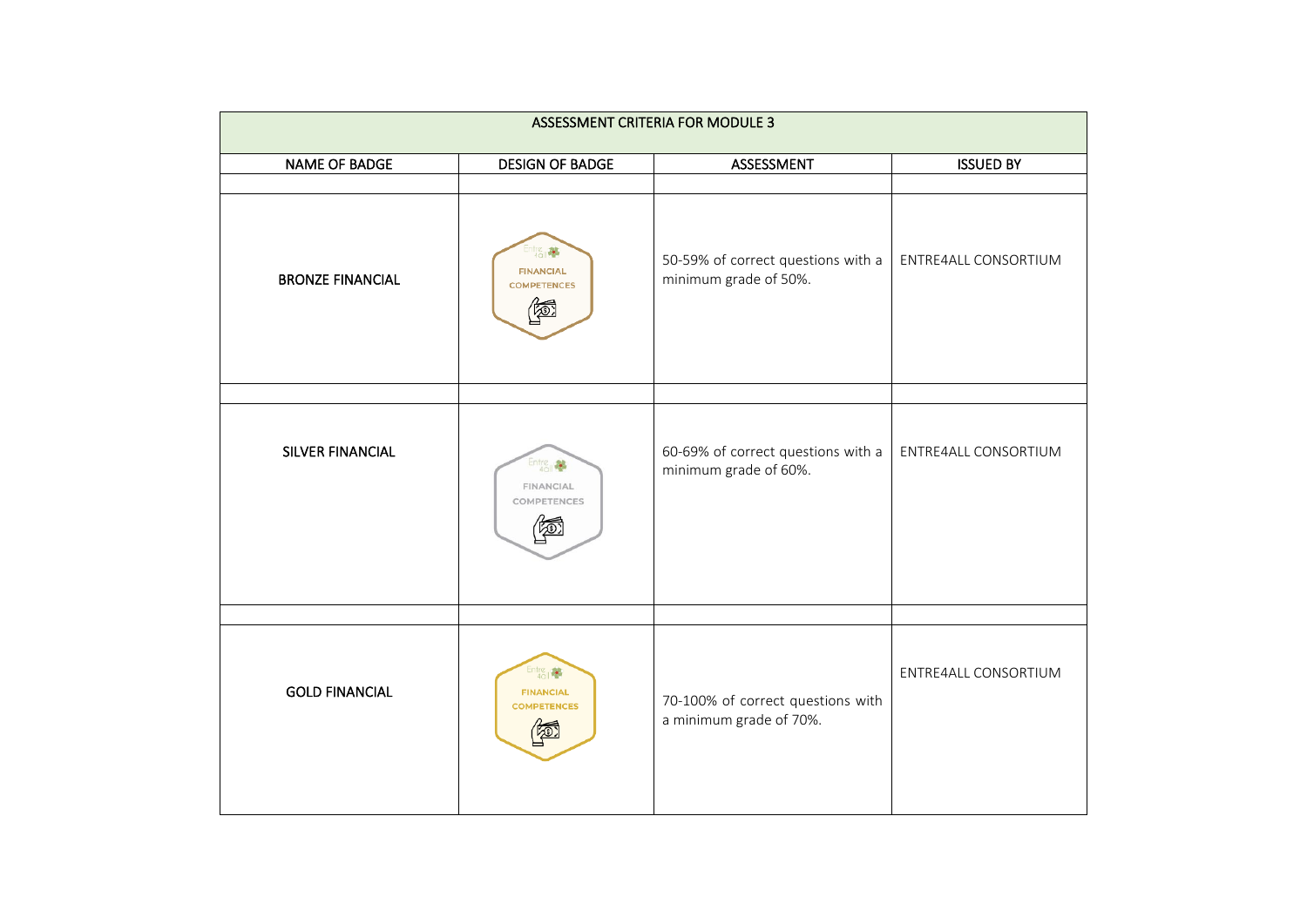<span id="page-20-0"></span>

|            | LEARNING OUTCOMES FOR MODULE 4                                                                                                  |                 |                                                                                                                                       |            |                                                                                                                       |  |  |
|------------|---------------------------------------------------------------------------------------------------------------------------------|-----------------|---------------------------------------------------------------------------------------------------------------------------------------|------------|-----------------------------------------------------------------------------------------------------------------------|--|--|
|            | <b>KNOWLEDGE</b>                                                                                                                |                 | <b>SKILLS</b>                                                                                                                         |            | <b>COMPETENCES</b>                                                                                                    |  |  |
| $\sqrt{ }$ | To understand verbal and non-verbal<br>communication                                                                            | $\sqrt{ }$      | To define verbal and non-verbal<br>communication                                                                                      | $\sqrt{ }$ | To present verbal and nonverbal<br>communication technique<br>To use non-verbal<br>communication effectively          |  |  |
| $\sqrt{2}$ | To recognise different kinds of emotional<br>contexts<br>To understand helpful behaviours (focus<br>on social entrepreneurships | N<br>$\sqrt{ }$ | To identify different kind of emotions<br>To define helpful behaviours                                                                | $\sqrt{ }$ | To be able to justify the use of<br>helpful behaviours                                                                |  |  |
| J          | To understand different styles of public<br>presentation such as storytelling, visual<br>etc.                                   | $\sqrt{ }$      | To identify the elements of public<br>speaking including verbal/non-verbal<br>communication, body language, ideas                     | $\sqrt{ }$ | To support verbal and non-<br>verbal communication in public<br>presentation                                          |  |  |
| $\sqrt{ }$ | √ To understand personal empowerment and<br>self-confidence<br>To define own strengths and weaknesses                           | $\sqrt{ }$      | To define the ability of one to identify<br>strengths and weakness and be self-<br>confident (Creative ability and creative<br>power) | $\sqrt{2}$ | To support the use of self-<br>empowerment and confidence<br>in employment                                            |  |  |
|            | To understand what it means to be<br>accountable and a leader which<br>behaviours help to demonstrate<br>accountability         | $\sqrt{ }$      | To use different behaviours that help<br>demonstrate accountability                                                                   | $\sqrt{ }$ | To identify the target behaviour<br>that shows accountability<br>through perspective sentences<br>(how others behave) |  |  |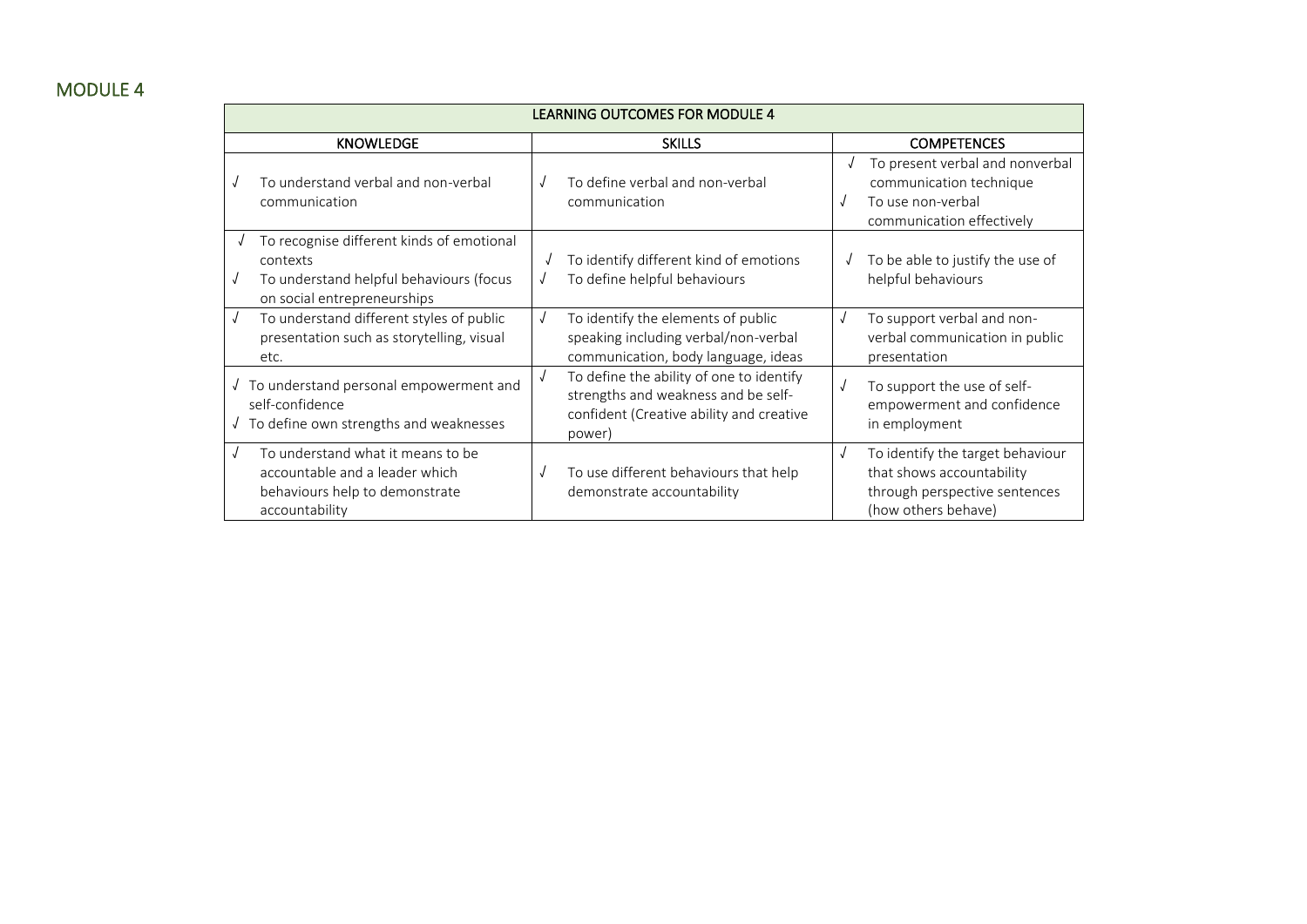| ASSESSMENT CRITERIA FOR MODULE 4                             |                                                              |                      |  |  |  |  |
|--------------------------------------------------------------|--------------------------------------------------------------|----------------------|--|--|--|--|
| <b>DESIGN OF BADGE</b>                                       | ASSESSMENT                                                   | <b>ISSUED BY</b>     |  |  |  |  |
| Entre S<br><b>SOCIAL</b><br><b>COMPETENCES</b><br>ුනු<br>අවි | 50-59% of correct questions with a<br>minimum grade of 50%.  | ENTRE4ALL CONSORTIUM |  |  |  |  |
|                                                              |                                                              |                      |  |  |  |  |
| Entre a<br>SOCIAL<br>COMPETENCES<br>seg                      | 60-69% of correct questions with a<br>minimum grade of 60%.  | ENTRE4ALL CONSORTIUM |  |  |  |  |
|                                                              |                                                              |                      |  |  |  |  |
| Entre 3<br><b>SOCIAL</b><br><b>COMPETENCES</b>               | 70-100% of correct questions with<br>a minimum grade of 70%. | ENTRE4ALL CONSORTIUM |  |  |  |  |
|                                                              |                                                              |                      |  |  |  |  |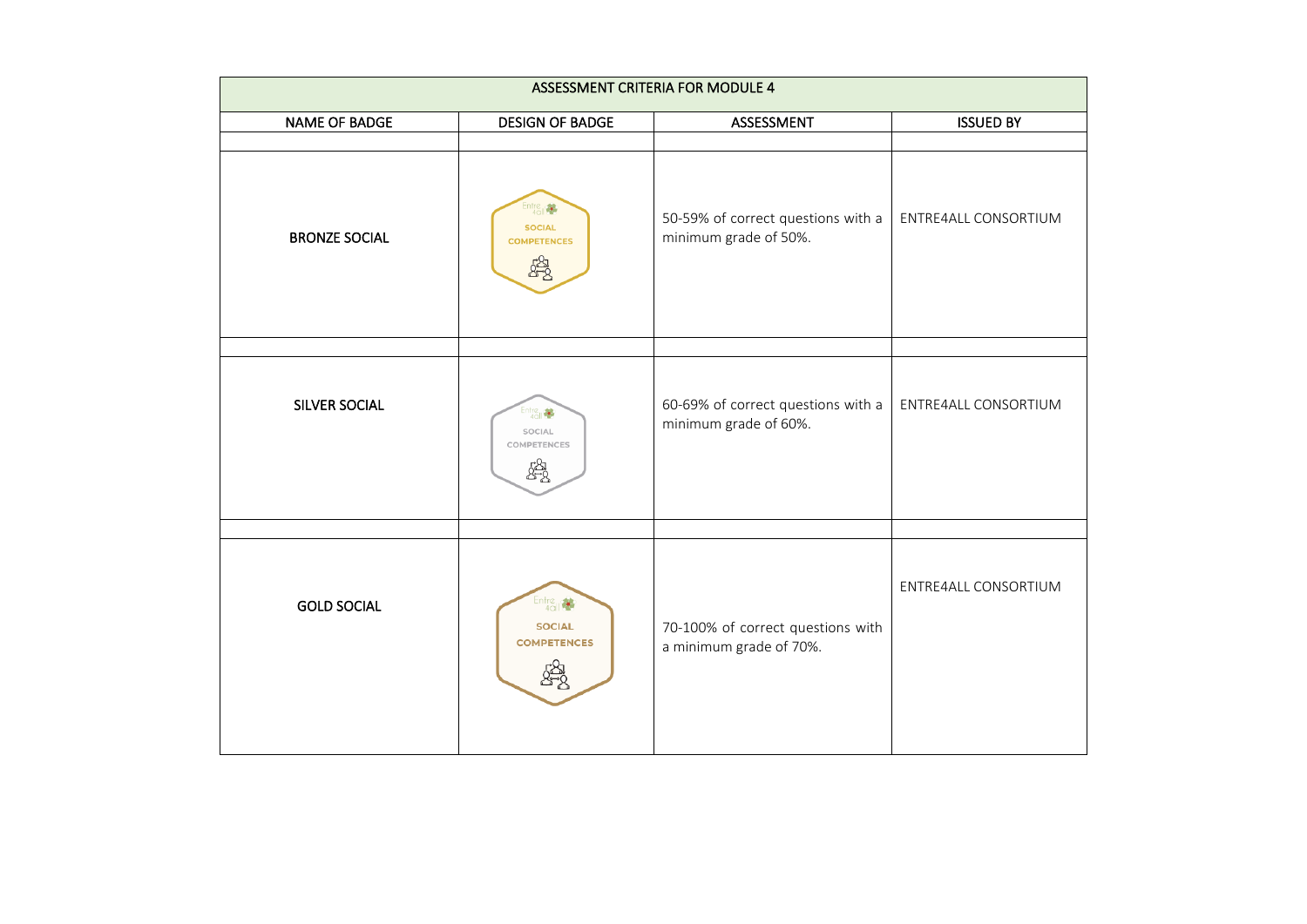# 10. Practical assessments for Optional modules

**Table 1**: **EntreComp Progression model** (EntreComp: The Entrepreneurship Competence Framework, 2016, https://core.ac.uk/download/pdf/38632642.pdf)

<span id="page-22-0"></span>

| <b>Foundation</b>                                                                                                                                                                                                                                                        |                                                                                                                                                       | <b>Intermediate</b>                                                                                                                                          |                                                                                                             | <b>Advanced</b>                                                                                                                                                                                    |                                                                                                                                                   |  |
|--------------------------------------------------------------------------------------------------------------------------------------------------------------------------------------------------------------------------------------------------------------------------|-------------------------------------------------------------------------------------------------------------------------------------------------------|--------------------------------------------------------------------------------------------------------------------------------------------------------------|-------------------------------------------------------------------------------------------------------------|----------------------------------------------------------------------------------------------------------------------------------------------------------------------------------------------------|---------------------------------------------------------------------------------------------------------------------------------------------------|--|
| Relying on support <sup>6</sup> from others                                                                                                                                                                                                                              |                                                                                                                                                       | <b>Building independence</b>                                                                                                                                 |                                                                                                             | <b>Taking responsibility</b>                                                                                                                                                                       |                                                                                                                                                   |  |
| Under direct super-<br>vision.                                                                                                                                                                                                                                           | With reduced support<br>from others, some<br>autonomy and together<br>with my peers.                                                                  | On my own and<br>together with my<br>peers.                                                                                                                  | Taking and sharing<br>some responsibilities.                                                                | With some guidance<br>and together with<br>others.                                                                                                                                                 | Taking responsibility for<br>making decisions and<br>working with others.                                                                         |  |
| <b>Discover</b>                                                                                                                                                                                                                                                          | Explore                                                                                                                                               | Experiment                                                                                                                                                   | Dare                                                                                                        | Improve                                                                                                                                                                                            | Reinforce                                                                                                                                         |  |
| Level 1 focuses mainly on<br>discovering your qualities,<br>potential, interests and<br>wishes. It also focuses on<br>recognising different<br>types of problems and<br>needs that can be solved<br>creatively, and on<br>developing individual<br>skills and attitudes. | Level 2 focuses on<br>exploring different<br>approaches to problems,<br>concentrating on<br>diversity, and developing<br>social skills and attitudes. | Level 3 focuses on critical<br>thinking and on<br>experimenting with<br>creating value, for<br>instance through practical<br>entrepreneurial<br>experiences. | Level 4 focuses on turning<br>ideas into action in 'real<br>life' and on taking<br>responsibility for this. | Level 5 focuses on<br>improving your skills for<br>turning ideas into action.<br>taking increasing<br>responsibility for creating<br>value, and developing<br>knowledge about<br>entrepreneurship. | Level 6 focuses on<br>working with others,<br>using the knowledge you<br>must generate value,<br>dealing with increasingly<br>complex challenges. |  |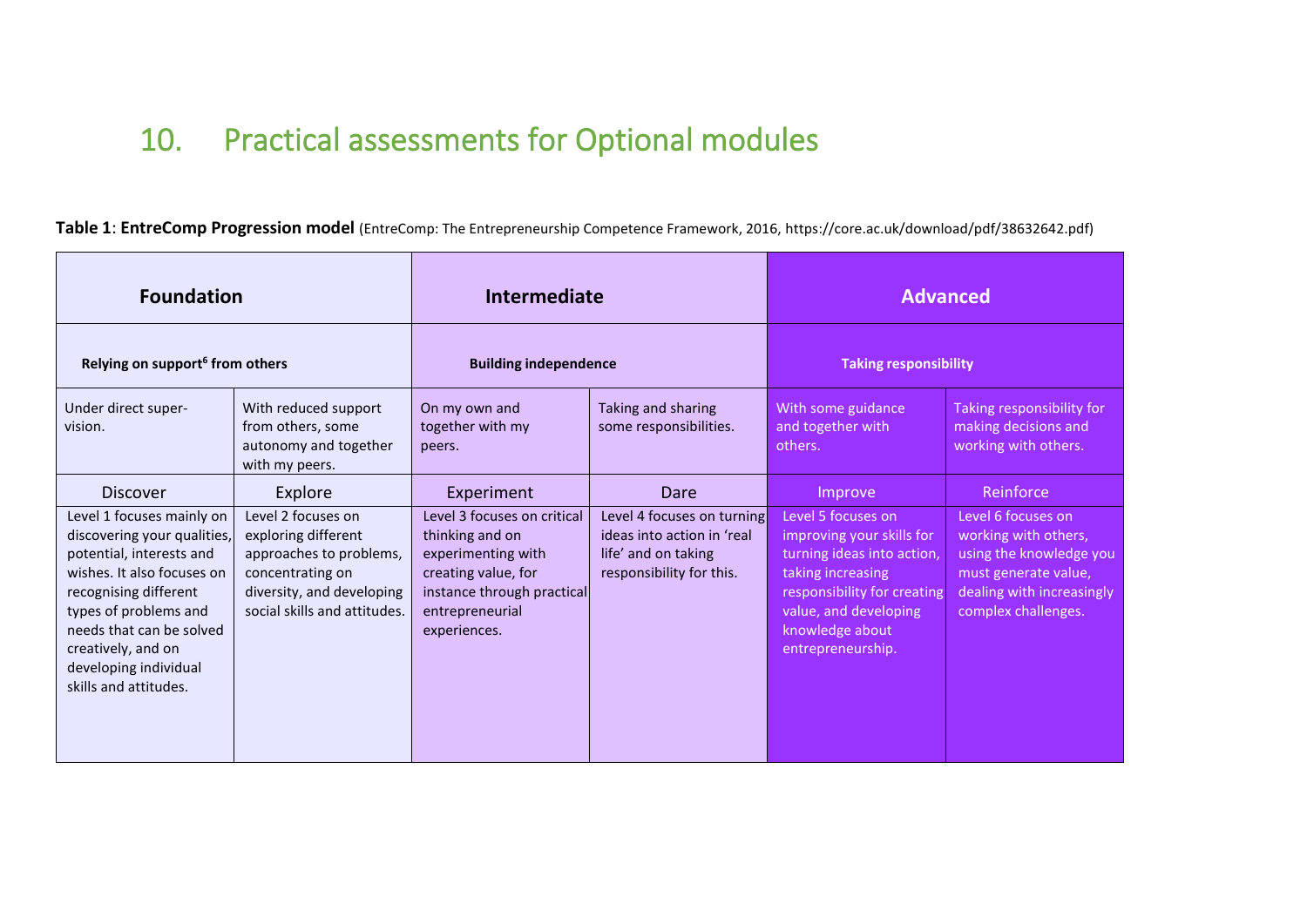## OPTIONAL MODULE (NAME):

#### **NAME AND SURNAME OF PERSON:**

#### **MENTOR:**

|                               |                                  | LEVELS OF PROFICIENCY                                                              |                                                                |                                                                    |                                                                |                                                                                                              |                                                                                         |
|-------------------------------|----------------------------------|------------------------------------------------------------------------------------|----------------------------------------------------------------|--------------------------------------------------------------------|----------------------------------------------------------------|--------------------------------------------------------------------------------------------------------------|-----------------------------------------------------------------------------------------|
| Area                          | Competence                       | <b>Foundation</b>                                                                  | <b>Mark</b><br>where<br>you<br>the<br>think<br>criteria is met | Intermediate                                                       | <b>Mark</b><br>you<br>where<br>the<br>think<br>criteria is met | <b>Advanced</b>                                                                                              | <b>MARK</b><br><b>WHERE</b><br>YOU<br><b>THINK</b><br>THE.<br>CRITERIA IS<br><b>MET</b> |
| opportunities                 | <b>Spotting</b><br>opportunities | Learners <sup>1</sup> can find<br>opportunities to do<br>something good for others |                                                                | Learners can recognise<br>opportunities to address<br>unmet needs. |                                                                | Learners can seize and shape<br>opportunities to react to<br>challenges and do something<br>good for others. |                                                                                         |
| pu<br>$\sigma$<br><b>Idea</b> | Creativity                       | Learners can have many<br>ideas-                                                   |                                                                | Learners can test and<br>improve ideas.                            |                                                                | Learners can transform ideas<br>into solutions.                                                              |                                                                                         |

<sup>1</sup> LEARNER IS A BROAD THE TERM USED TO INDICATE THE SUBJECT OF LIFELONG LEARNING. IT REFERS TO PUPILS, STUDENTS, JOBSEEKERS, EMPLOYEES, ENTREPRENEURS AND CITIZENS ALIKE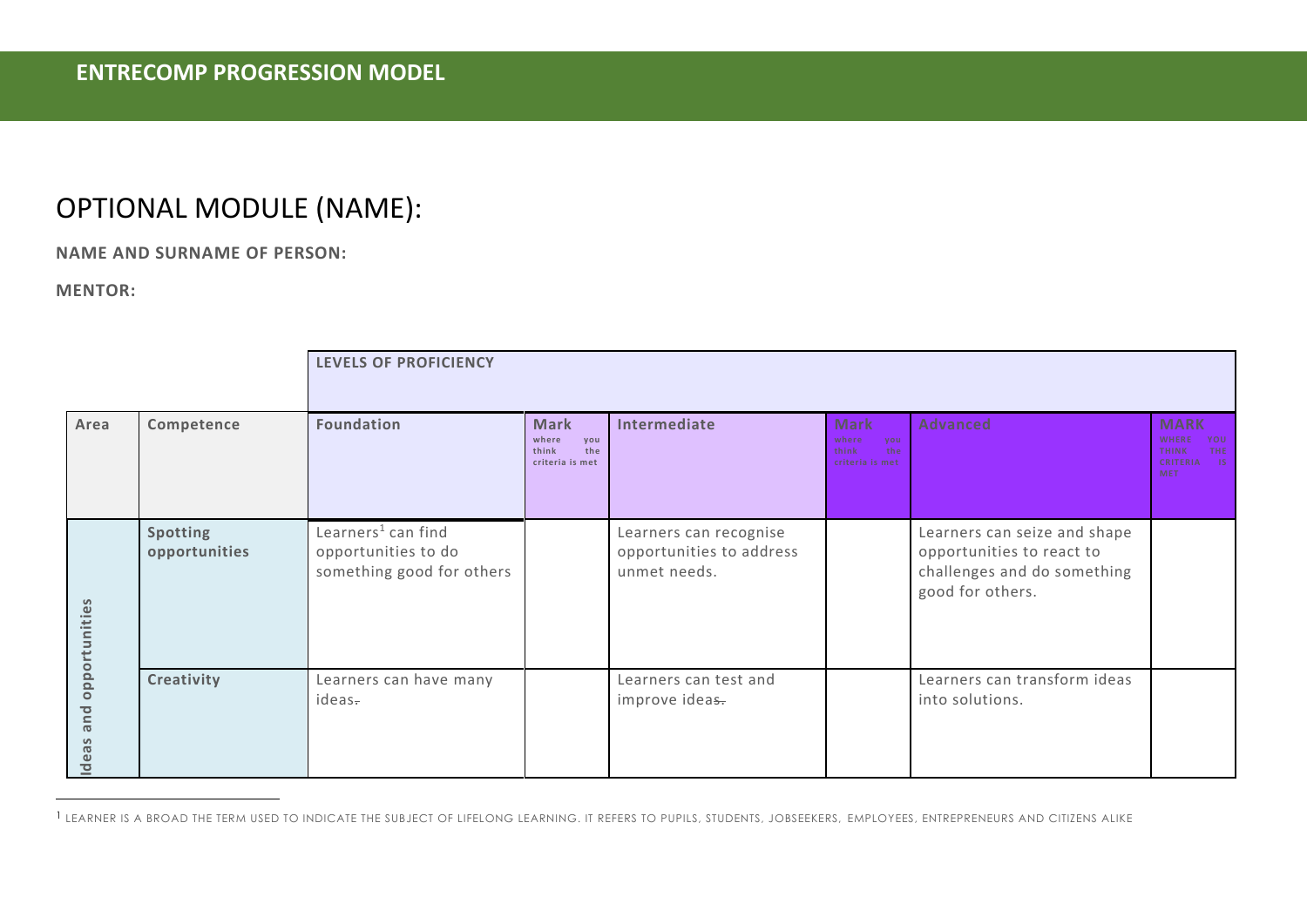|           | Vision                                              | Learners can imagine a<br>good future.                                                                            | Learners can build an<br>inspiring vision.                                                           | Learners can use their vision<br>to make decisions that they<br>carefully think through.             |
|-----------|-----------------------------------------------------|-------------------------------------------------------------------------------------------------------------------|------------------------------------------------------------------------------------------------------|------------------------------------------------------------------------------------------------------|
|           | <b>Valuing ideas</b>                                | Learners can understand<br>and appreciate the value<br>of ideas.                                                  | Learners understand that<br>ideas can have different<br>values and can be used in<br>different ways. | Learners can develop plans to<br>make the most of the idea.                                          |
|           | <b>Moral and long</b><br>term thinking              | Learners can recognise<br>that their choices and<br>behaviours influence the<br>community and the<br>environment. | Learners consider moral<br>and the long-term<br>consequences when<br>making decisions.               | Learners act to make sure<br>that their moral and long<br>term goals are met.                        |
|           | Self-awareness and<br>capability                    | Learners trust their own<br>ability.                                                                              | Learners can make the<br>most of their strengths<br>and weaknesses.                                  | Learners can make good<br>weaknesses by working with<br>others and by developing<br>their strengths. |
| Resources | <b>Motivation and</b><br>determination /<br>stamina | Learners want to follow<br>their passion.                                                                         | Learners are willing to<br>work hard and use<br>resources to follow their<br>passion.                | Learners can stay focused on<br>their passion and keep going<br>despite setbacks.                    |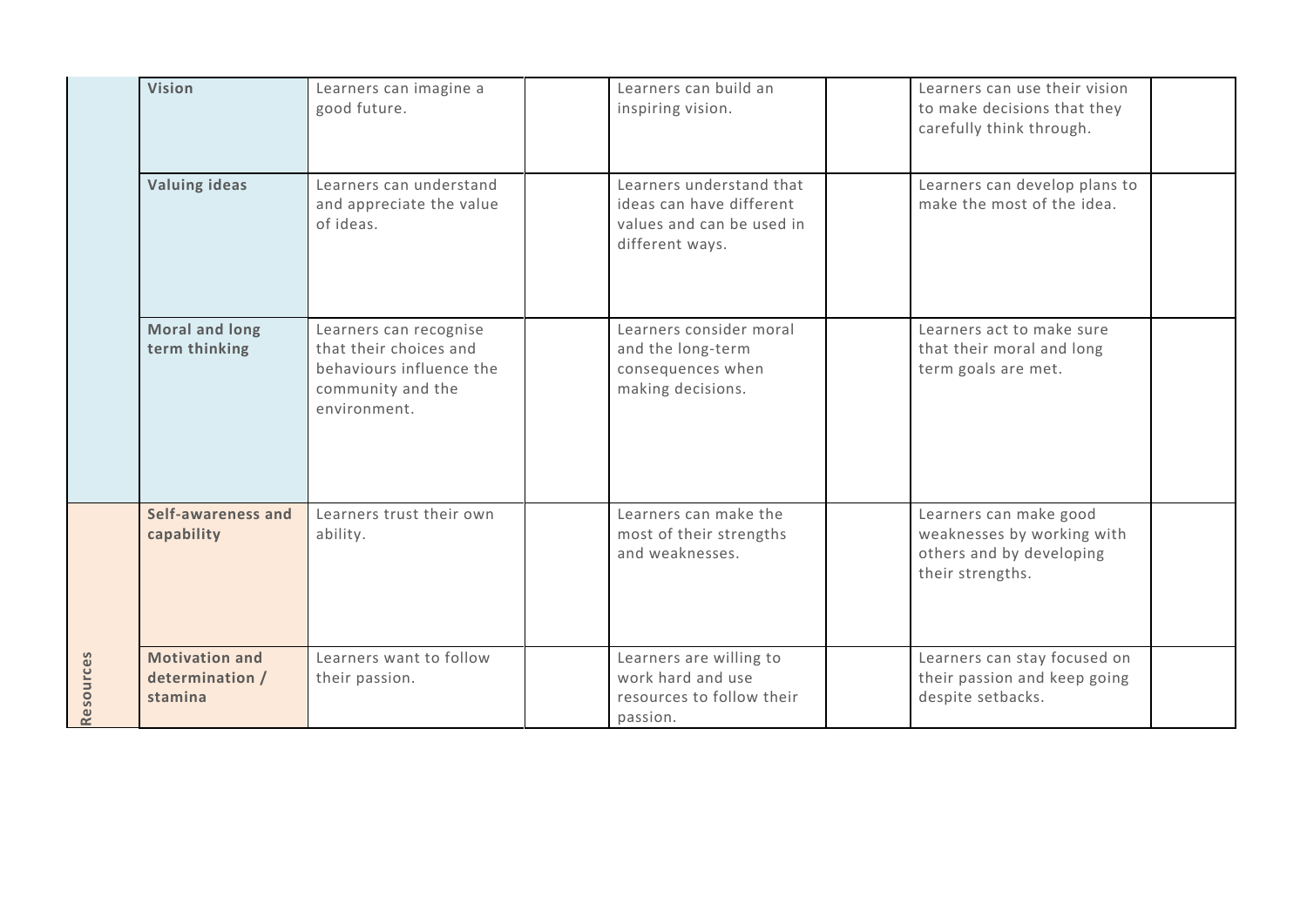|            | <b>Getting resources</b>                      | Learners can find and use<br>resources responsibly.                        | Learners can gather and<br>manage different types of<br>resources.                                          | Learners can plan and<br>organise the resources they<br>need.                                         |
|------------|-----------------------------------------------|----------------------------------------------------------------------------|-------------------------------------------------------------------------------------------------------------|-------------------------------------------------------------------------------------------------------|
|            | <b>Financial and</b><br>economic<br>knowledge | Learners can create the<br>budget for a simple<br>activity.                | Learners can find funding<br>options and<br>manage a budget.                                                | Learners can make a financial<br>plan to be able to do<br>something good for others in<br>the future. |
|            | <b>Activating others</b>                      | Learners can communicate<br>their ideas clearly and<br>motivated.          | Learners can persuade,<br>involve, and inspire<br>others-                                                   | Learners can inspire others<br>and get them to help to do<br>something                                |
|            | <b>Starting out</b>                           | Learners are willing to try<br>and solve problems in<br>their communities. | Learners can start to do<br>something good for<br>others.                                                   | Learners can look for<br>opportunities to start to do<br>something good for others.                   |
| nto action | <b>Planning and</b><br>management             | Learners can define the<br>goals for a simple.                             | Learners can create an<br>action plan, with<br>important tasks and<br>milestones to achieve<br>their goals. | Learners can improve their<br>action plan and adjust it to<br>changing situations.                    |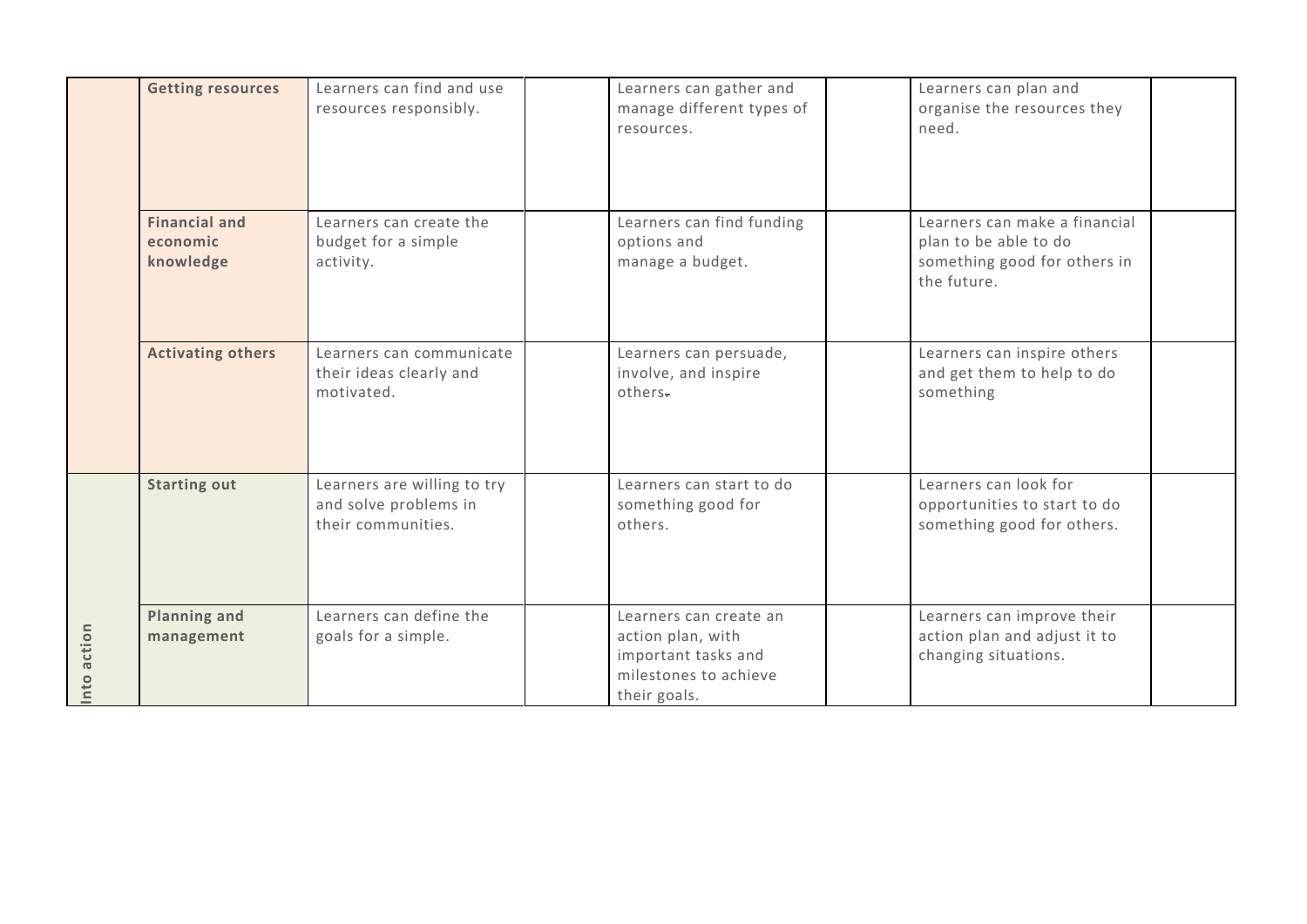|  | Coping with<br>uncertainty, lack of<br>clarity and risk | Learners are not afraid of<br>making mistakes when<br>they try new things.                   | Learners can evaluate the<br>benefits and risks of<br>different options and<br>make choices that fit their<br>preferences. | Learners can analyse risks and<br>make decisions if something<br>is uncertain and unclear.                                           |  |
|--|---------------------------------------------------------|----------------------------------------------------------------------------------------------|----------------------------------------------------------------------------------------------------------------------------|--------------------------------------------------------------------------------------------------------------------------------------|--|
|  | Working with<br>others                                  | Learners can work in a<br>team-                                                              | Learners can work<br>together with different<br>people and groups.                                                         | Learners can build a team and<br>networks based on the needs<br>of their social activity.                                            |  |
|  | Learning through<br>experience                          | Learners can recognise<br>what they have learnt by<br>participating in social<br>activities. | Learners can think about<br>and judge their successes<br>and mistakes and learn<br>from these.                             | Learners can improve their<br>abilities to do something good<br>by learning from old<br>experiences and interactions<br>with others. |  |

For each level participant must reach at least 80% to gain specific badge.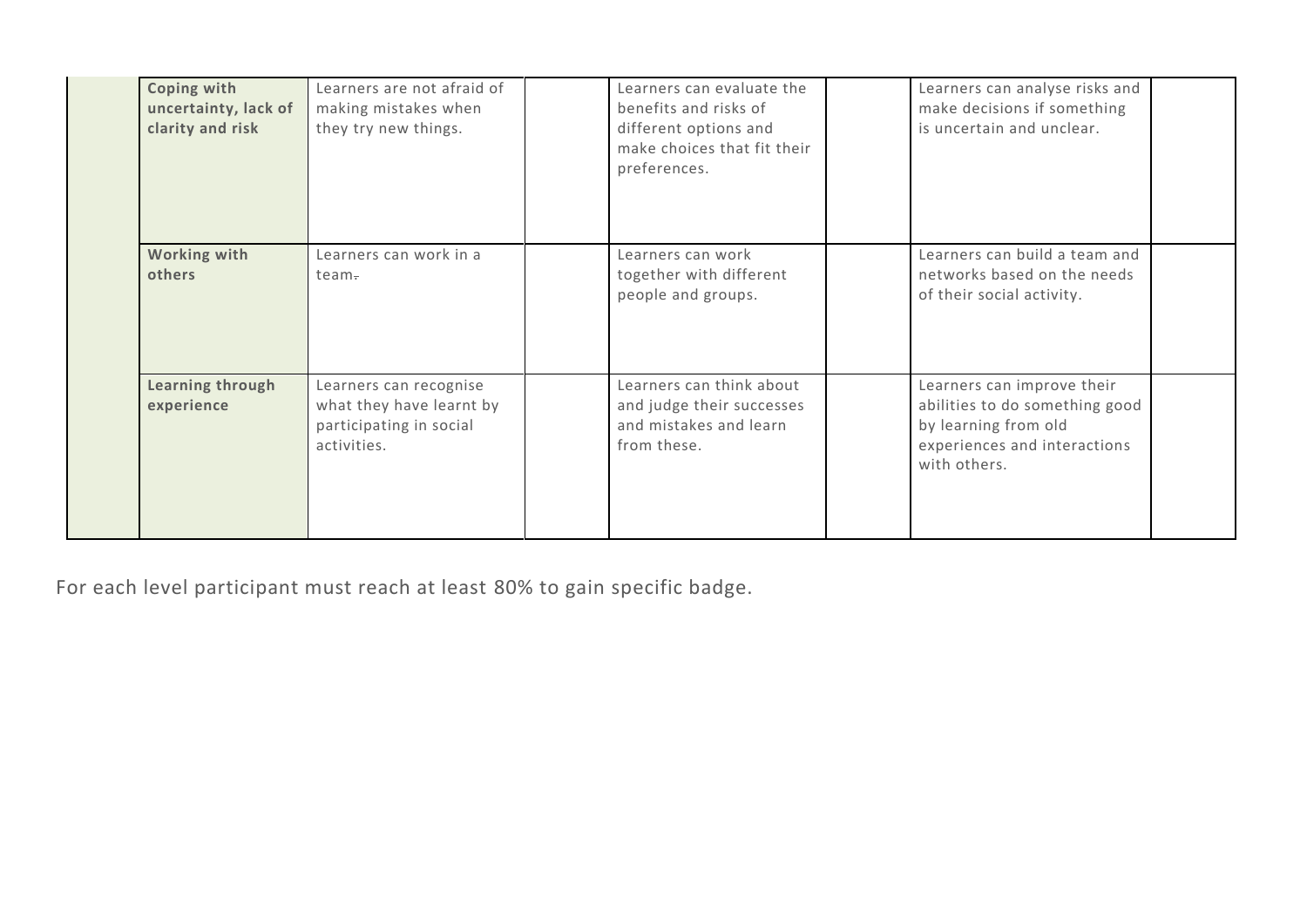# 11. Practical Guidelines for Issuing OB

<span id="page-27-0"></span>[to be completed after the platform is created]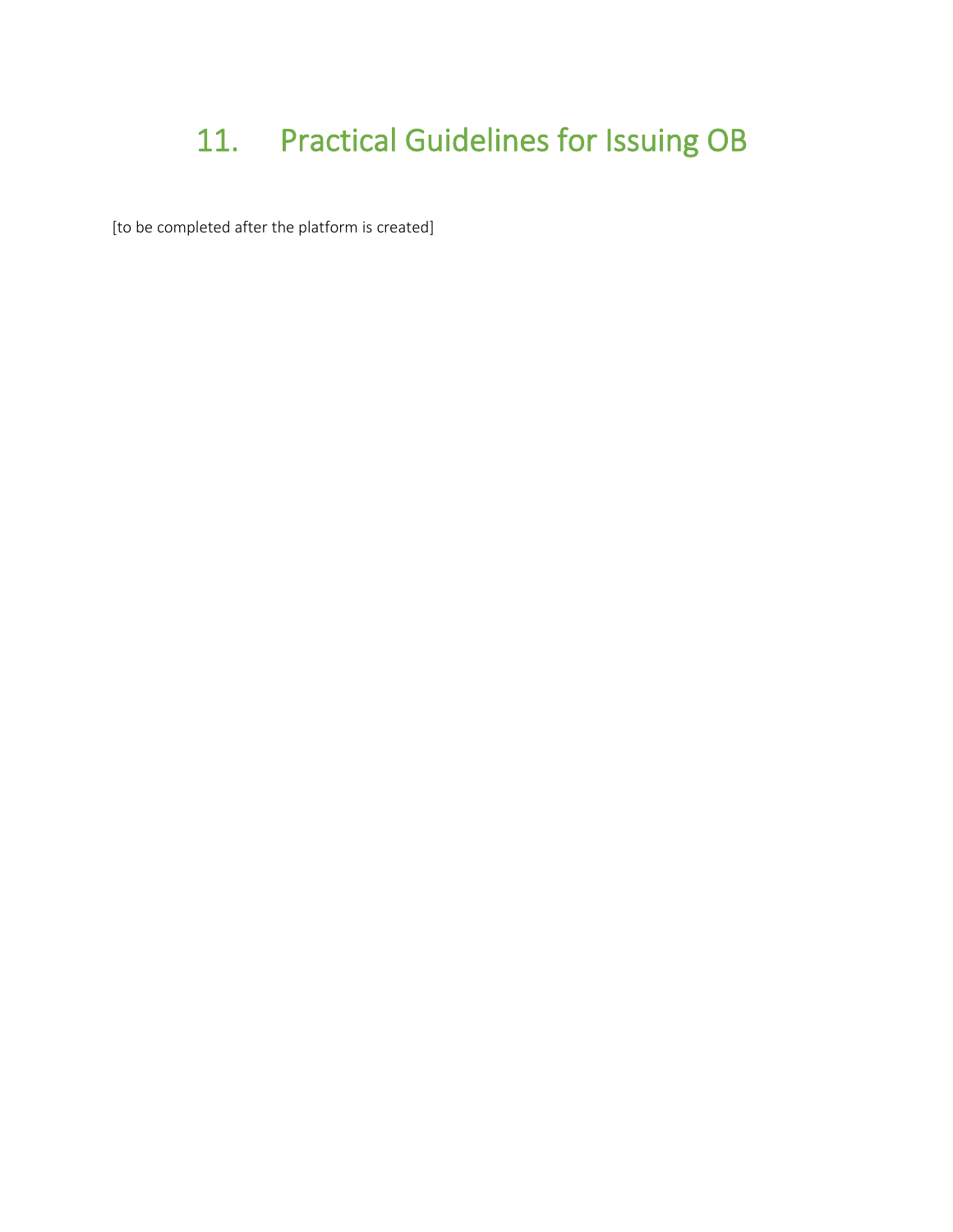# 12. Conclusion – Next Steps

<span id="page-28-0"></span>This document presented the theoretical background of the Open Badges system, in addition to its benefits and endorsements. Most importantly the ENTRE4ALL ecosystem of Open Badges was presented, with a detailed analysis of the benchmarks required to achieve each one.

By using the Open Badges system, the ENTRE4ALL project will not only help disables adults and adult learners to validate the skills they will acquire through this project, it also introduces them to the innovative practice of the Open Badges, which can be used throughout their lives to log their achievements, and potentially open new pathways for them in career and education.